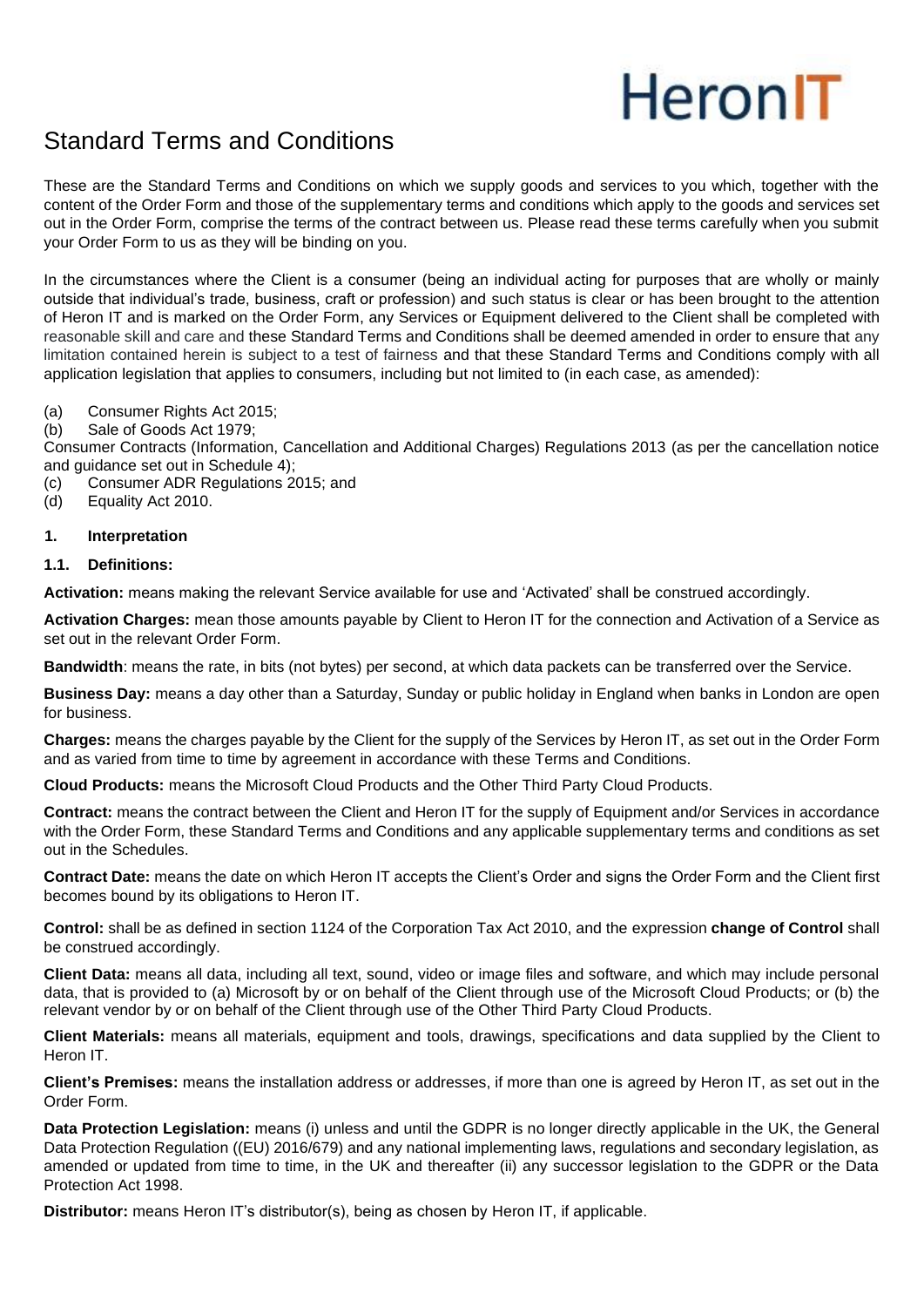**Equipment:** means all and any goods and equipment, including but not limited to all hardware, software, consumables, modems, modem configurations, routers, lines and cabling provided and/or installed by Heron IT in connection with supply of the Services as set out in the Order Form which for the avoidance of doubt at all times remain the property of Heron IT until paid for in full**.**

**Force Majeure Event:** has the meaning given to it in Clause 14.1.

**Heron IT IPRs:** means all Intellectual Property Rights either subsisting in Heron IT Materials (excluding any Client Materials incorporated in them) or otherwise arising out of or in connection with the Services.

**Heron IT Materials:** means all documentation, materials, hardware, software, modems, modem configurations, routers, voice cards, line cards, equipment and tools, drawings, specifications and data supplied by Heron IT to the Client in connection with supply of the Equipment and/or Services which at all times remain the property of Heron IT.

**Intellectual Property Rights:** means all patents, rights to inventions, utility models, copyright and related rights, trademarks, service marks, trade, business and domain names, rights in trade dress or get-up, rights in goodwill or to sue for passing off, unfair competition rights, rights in designs, rights in computer software, database rights, topography rights, rights in confidential information (including know-how and trade secrets) and any other intellectual property rights, in each case whether registered or unregistered and including all applications for, and renewals or extensions of, such rights, and all similar or equivalent rights or forms of protection in any part of the world.

**Managed Services:** means the managed service to be provided to the Client, as described in Schedule 2, but excluding: (a) data restoration; (b) services required to investigate, diagnose and/or provide a remedy in relation to Exception Factors; (c) virus or malware attacks; (d) cyber security or security breaches; (e) data protection compliance; and (f) privacy products or services.

**Managed Service Bundle:** means the bundled supply of Cloud Products and related Managed Services supplied to the Client under this Contract.

**Microsoft Cloud Products:** means the Microsoft cloud products for which Heron IT is the relevant Microsoft partner (as recorded by Microsoft), being: (a) the Transferred Products (if any); and (b) the products purchased by Heron IT for the Client as described in accordance with Schedule 2 and Schedule 3.

**Minimum Term:** means the minimum term of this Contract, as set out in the Order Form (which shall for the avoidance of doubt commence on the Contract Date), unless Heron IT has brought the Contract to an earlier end in accordance with its rights as set out herein.

**Opening Hours:** means 08.30 to 17.30 on any Business Day**.**

**Order:** means the order for Equipment and/or Services comprised within the Order Form.

**Order Form:** means the Order Form/s submitted by the Client and accepted by Heron IT.

**Other Third Party Cloud Products:** means third party cloud products other than Microsoft Cloud Products, supplied under this Contract, but subject to a third party user agreement or terms and conditions between the Client and the third party cloud supplier.

**Recurring Charges:** means those amounts including service fees payable by the Client to Heron IT on a recurring basis for provision of the Services as set out in the relevant Order and excludes installation, set-up or other one-off charges.

**Renewal Term:** means a period of equivalent length to the Minimum Term set out in the Order Form commencing on the day first following the end of the Minimum Term or the previous Renewal Term, as the case may be.

**Services:** the services, including without limitation any Heron IT Materials, to be provided by Heron IT pursuant to this Contract, as set out in the Order Form.

**Terms and Conditions:** means these standard terms and conditions set out in Clause 1 to Clause 15 (inclusive), together with the supplementary terms and conditions set out in Schedule 1 to Schedule 4 (inclusive).

**Transferred Products:** means Microsoft cloud subscriptions and licenses that were purchased for the Client by another supplier and that, with the Client's authorisation, have been transferred to Heron IT in the Microsoft Cloud Administration Portal (so as to be managed by Heron IT for the Client).

#### 1.1. **Interpretation**:

- 1.1.1. A reference to a statute or statutory provision is a reference to it as amended or re-enacted.
- 1.1.2. A reference to a statute or statutory provision includes any subordinate legislation made under that statute or statutory provision, as amended or re-enacted.
- 1.1.3. Any phrase introduced by the terms **including**, **include**, **in particular** or any similar expression shall be construed as illustrative and shall not limit the sense of the words preceding those terms.
- 1.1.4. A reference to **writing** or **written** includes e-mail, but not fax.
- 1.1.5. A reference to a party includes its personal representatives, successors or permitted assigns.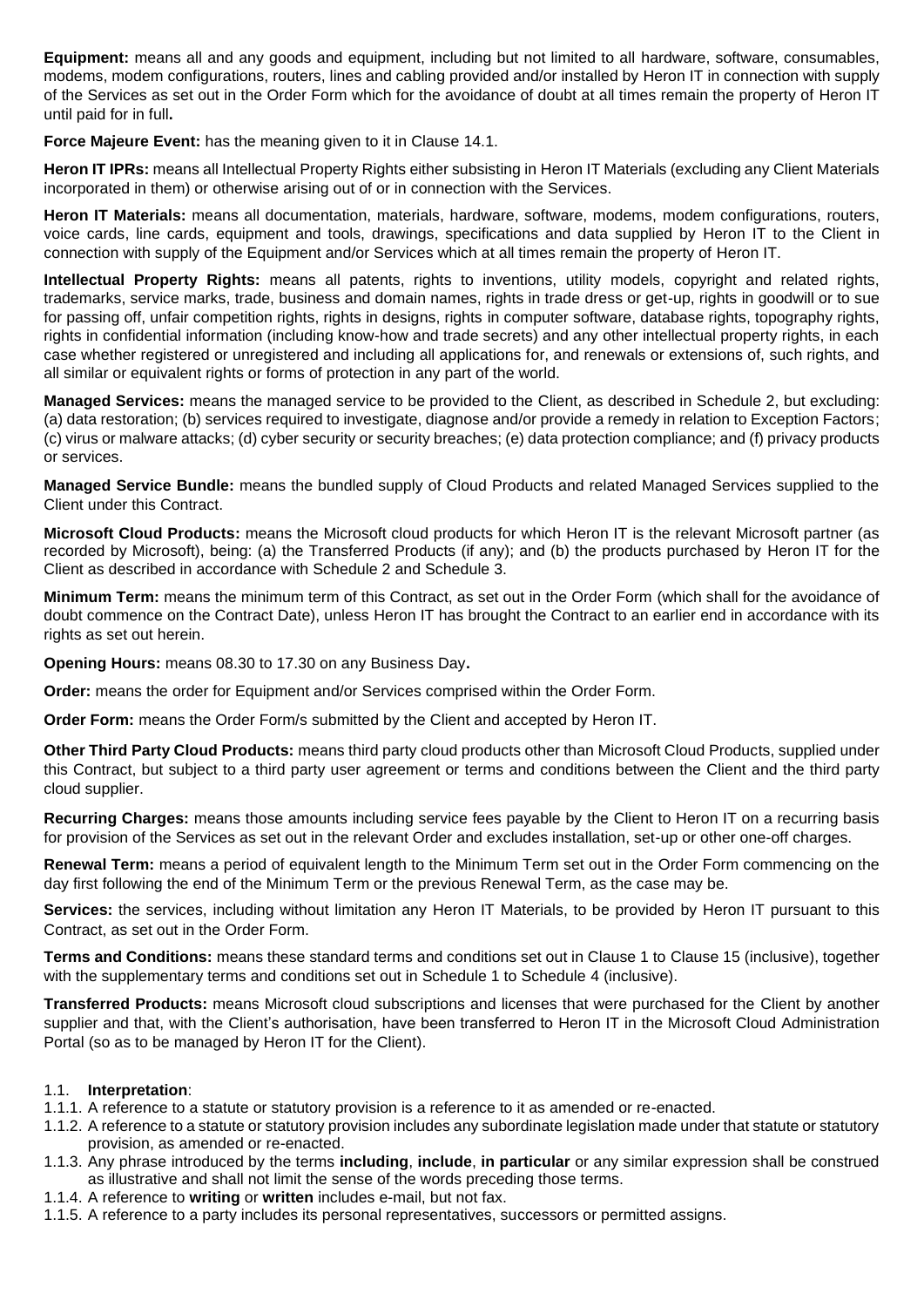- 1.1.6. A 'person' includes a natural person, corporate or unincorporated body (whether or not having separate legal personality).
- 1.1.7. The headings in this Contract are for convenience only and shall not affect their interpretation.

#### 2. **Commencement, term and Basis of Contract**

- 2.1. By signing the Order Form the Client warrants that it is:
- 2.1.1. using the Equipment and/or Services for business purposes;
- 2.1.2. not a consumer (unless otherwise agreed in writing by Heron IT); and
- 2.1.3. legally able and duly authorised to enter into this Contract.

2.2. The Order Form constitutes an offer by the Client to purchase the Equipment and/or Services in accordance with these Terms and Conditions.

2.3. Each Order Form is subject to acceptance by Heron IT in its absolute discretion and, without limiting the foregoing, acceptance shall be subject to any or all of the following:

2.3.1. site survey of the Client's Premises being carried out and acceptable to Heron IT in its absolute discretion;

2.3.2. payment by Client in cleared funds of the deposit (if applicable in accordance with Clause 2.4) set out in the Order Form;

2.3.3. the provision by Client of financial and credit information satisfactory to Heron IT; and

2.3.4. notification to Heron IT of receipt of all required third party authorisations, licences, consents or approvals, including for finance, and any applicable planning, landlord, access or wayleave consents.

2.4. Heron IT may, at any time, require the Client to pay a deposit and / or to procure that a parent company, related company or connected person guarantees the payment of any Charges due under this Contract, including on account of any expenses reasonably to be incurred in supply of the Services in accordance with Clause 11.10. The Client agrees to enter into and / or procure the execution of any agreement or deed reasonably required for any such purpose. Client deposits shall not attract interest.

2.5. Should the site survey of the Client's Premises prove, in Heron IT's absolute discretion, to be unacceptable, Heron IT reserves the right either to:

2.5.1. withdraw its acceptance of the Order Form and refund any deposit paid; or

2.5.2. to amend the Services and Charges set out on the Order Form in accordance with Clauses 2.6 and 2.7.

2.6. Amendment to the Order Form shall be agreed between the parties in writing ("**Amendmen**t") either:

2.6.1. as reasonably requested by the Client; or

2.6.2. when rendered necessary, in Heron IT's absolute discretion:

2.6.2.1. after the site visit of the Client's Premises or as becomes apparent during surveys that reveal certain equipment or service provision to be unavailable at the Client's Premises or to require amendment; or

2.6.2.2. to acquire or maintain all required third party authorisations, licences, consents or approvals, including for finance, and any applicable planning, landlord, access or wayleave consents necessary for all or any part of the supply of Equipment and/or Services; or

2.6.2.3. to comply with a third party's change control process or change request approval.

2.7. In case of any such Amendment, Heron IT shall be entitled to reasonably revise its Charges for the Services, taking into account the cost of additional time and materials.

2.8. Once a date has been set for Activation of the Services or installation of any Equipment necessary for Activation of the Services, Heron IT will issue an email to the Client's representative stated on the Order Form.

#### 3. **Cancellations**

3.1. The Client has the right to cancel the Contract at any time during the 7 days first following the Contract Date provided always that it shall be liable to pay a cancellation fee, which is currently £500, and shall also reimburse Heron IT's costs incurred in connection with pre-contract site visits or procurement of supplies from subcontractors or third parties and all other set up and administration costs.

3.2. Written notice of the Client's cancellation must be made by email to: enquiries@heronit.co.uk. Notification via telephone or by email to any other address shall not be accepted.

3.3. Heron IT will acknowledge Client's cancellation notice or any cancellation deemed to arise in accordance with Clause 3.4, within five (5) Business Days and notify Client of the cancellation charge and any other final charges outstanding on the Client's account. If Client does not receive acknowledgement within five (5) Business Days, Client must contact Heron IT to confirm that the cancellation request has been received. Client's cancellation shall not be effective until acknowledged by Heron IT.

3.4. If Heron IT is unable to activate a Service due to the act or omission of Client (including but not limited to the provision of incorrect information) Heron IT may treat the Contract as cancelled and levy the charges provided for in Clause 3.1, together with any Charges payable by the Client.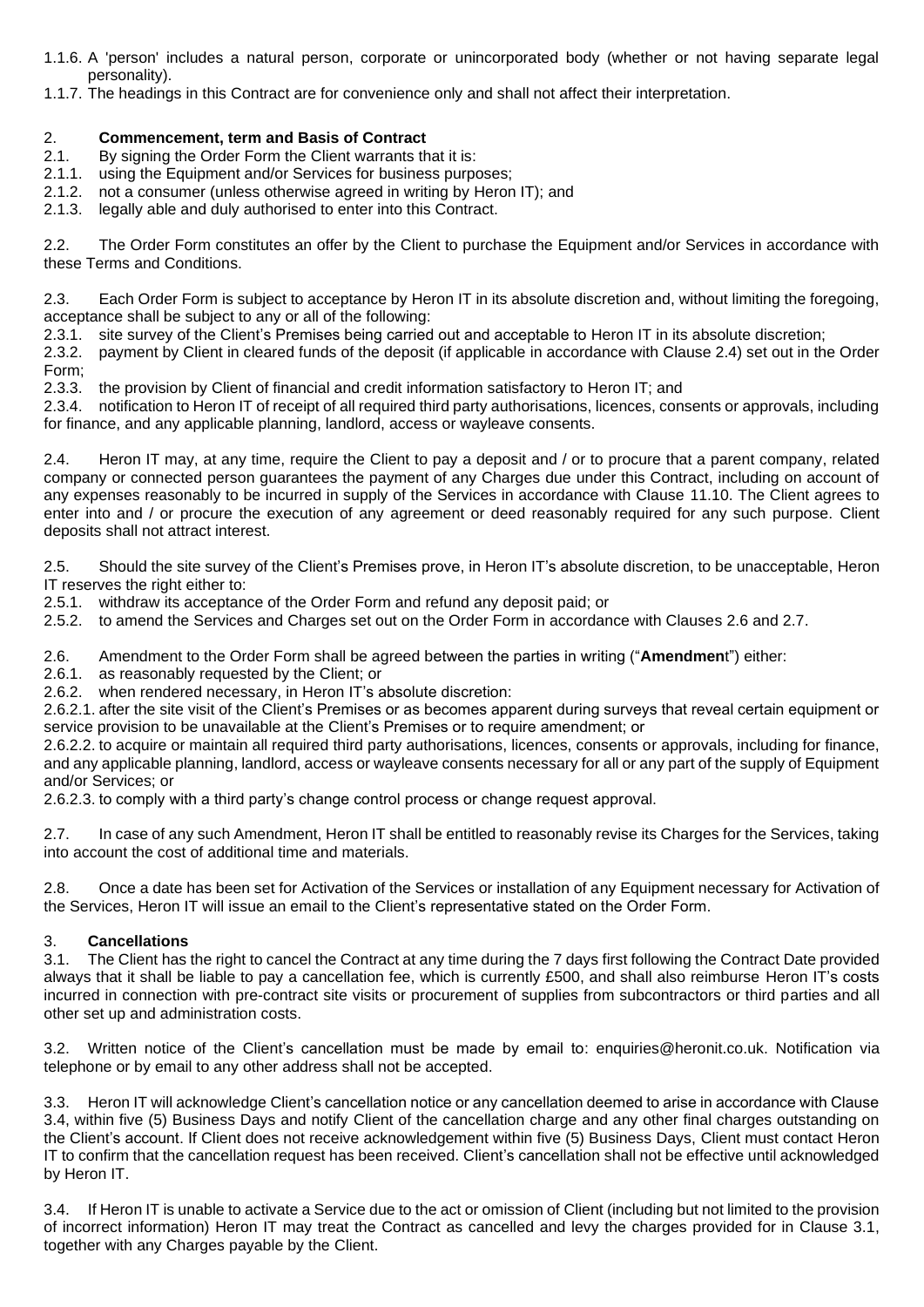3.5. The Client's right of cancellation lapses after the end of 7 days first following the Contract Date at which point and on which date the Contract cannot be cancelled but continues for the Minimum Term set out in the Order Form and thereafter for repeating Renewal Terms unless and until terminated in accordance with these Terms and Conditions.

#### 4. **Site Visits and Installation**

4.1. Where an appointment is made for Heron IT or its subcontractor to visit the Client's Premises, including for the purposes of a site survey or for installation or Activation, and the visit cannot be successfully completed either:

4.1.1. through no fault of Heron IT or its subcontractor; or

4.1.2. Heron IT or subcontractor being unable to gain access to the Client's Premises or any part thereof which is necessary for the work; or

4.1.3. any act, omission or default of the Client, including any failure to comply with the Client's obligations set out at Clause 9,

Heron IT shall charge the Client an aborted visit charge (which is currently £135.00). Rescheduled appointments following an aborted visit will be subject to new lead-times and will be confirmed by Heron IT to the Client as soon as reasonably practicable.

#### 5. **Supply of Equipment**

5.1. In any supply of Equipment set out in the Order Form in addition to these Standard Terms and Conditions, the supplementary terms and conditions set out in Schedule 3 shall also apply in the Contract between Heron IT and the Client in relation to that part of the Order.

5.2. In any supply of Equipment under hire or lease terms set out in the Order Form that is not supplied directly to you by a third party supplier (whether arranged by Heron IT or otherwise), in addition to these Standard Terms and Conditions, Supplementary Terms and Conditions provided to you separately and forming part of Standard Terms and Conditions shall also apply in the Contract between Heron IT and the Client in relation to that part of the Order.

#### 6. **Supply of Services**

6.1. Where the Order Form indicates any Consultancy Services, IT Crisis Support or Support for IT infrastructure to be supplied then, in addition to these Standard Terms and Conditions, the supplementary terms and conditions set out in Schedule 1 shall apply in the Contract between Heron IT and the Client in relation to that part of the Order.

#### 7. **Third Party Supplies**

7.1. Provided always that it has obtained Heron IT's prior written consent, and subject to these Terms and Conditions and in particular Clauses 7.2 and 7.5, the Client may choose to use and/or install its own or another party's equipment, files, modem or router in association with the Equipment and/or Services supplied.

7.2. The Client hereby indemnifies and will keep Heron IT fully indemnified, against all costs, claims, damages, demands, expenses, losses and liabilities arising out of, or in connection with, any claim by a third party that the Equipment and/or Services (or use or supply of any of them) in any way breaches the third party's rights or causes it loss, damage or claim.

7.3. Any third party equipment is supplied subject to the manufacturer's warranty, if any, and Heron IT provides no warranty for Equipment or any goods that it does not supply.

7.4. Heron IT makes no warranty that a Service will interoperate properly with any equipment not procured from Heron IT in connection with that Service.

7.5. Where Heron IT provides a modem or router for use with a Service, the Client must use that modem or router and no other.

#### 8. **Repair & Maintenance**

8.1. Heron IT provides no guarantee that the Services will work without interruption or will be fault-free. If the Client experiences a fault, it must register and report it to Heron IT as soon as practicable, and Heron IT will use its reasonable endeavours to correct or remedy any faults that are registered and reported. Heron IT's failure to meet the target times will not constitute a material breach of this Contract. Time is not of the essence in relation to this Clause.

8.2. If the Client reports and registers a fault in the Service and Heron IT, in its absolute discretion, finds either that there is no fault or that it has arisen because of Client or third party default, Heron IT may charge the Client its reasonable costs and expenses incurred for any work done to try to find the fault or to repair it.

8.3. Temporary changes may be made to the technical specification of a Service from time to time for operational or technical reasons. If these changes will be materially detrimental to the Service Heron IT will use reasonable endeavours to inform the Client in advance.

8.4. For the purpose of providing new installations, updating facilities and general maintenance, scheduled downtime will occur from time to time and:

8.4.1. Heron IT will use reasonable endeavours to provide reasonable notice of any scheduled maintenance; and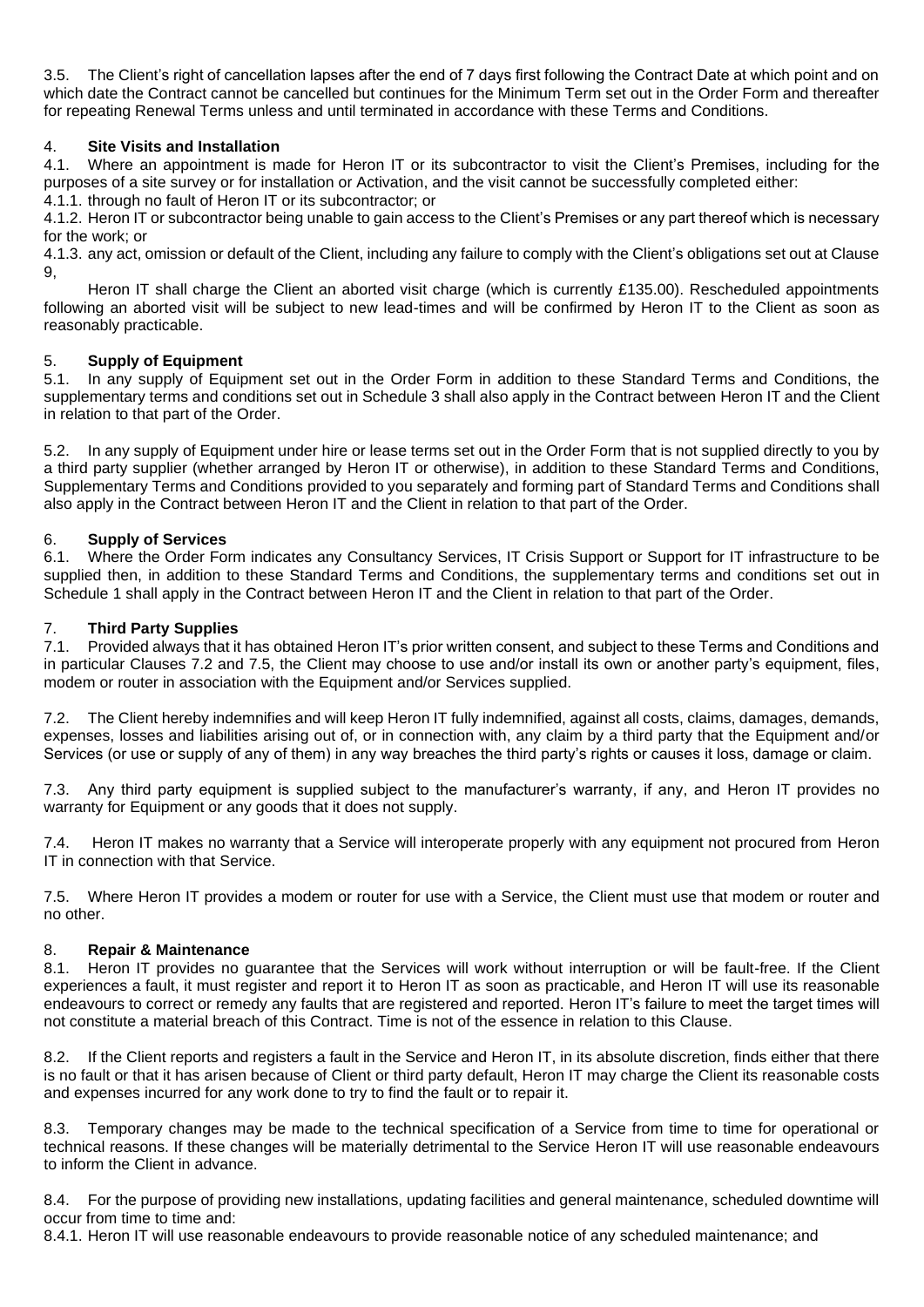8.4.2. where emergency maintenance is required, Heron IT will give as much notice as is reasonably practicable and will explain why the maintenance is necessary and why short notice has to be given. On rare occasions it may only be possible to give this notification after the emergency maintenance has taken place.

8.5. Where with Heron IT's agreement in accordance with Clause 7.1 above, the Client provides its own equipment, the Client will, at its own cost, be responsible for repairing, maintaining, and replacing any equipment that no longer operates in accordance with its manufacturer's specifications. Where the Client replaces the Equipment, the replacement shall be (i) equivalent to the original's functionality and performance, and (ii) approved by Heron IT in writing. The Client will be responsible, at its own cost, for (i) reconfiguring any replacement of the Equipment to the same or equivalent configuration as the original (if agreed by the parties, such reconfiguration work may be provided by Heron IT as a professional services at its then current standard rates), and (ii) installing such reconfigured replacement in place of the original.

8.6. Heron IT shall not be liable for any impact on the Service caused by the substandard or defective performance or non-availability of the Client's equipment which shall be excluded from Heron IT's service level obligations under this Contract.

#### 9. **Client's obligations**

9.1. The Client shall obtain before the Contract Date and maintain at its own cost for the term of the Contract, all necessary authorisations, licences, consents or approvals, including for finance, and any applicable planning, landlord, access or wayleave consents which may be required in connection with supply of the Services.

9.2. The Client hereby grants to Heron IT, its agents, representatives and subcontractors, the right during the term of the Contract:

9.2.1. to install and keep installed the Equipment at each of the Client's Premises;

9.2.2. to enter and re-enter each of the Client's Premises as and when required including any access reasonably required outside of the Client's Opening Hours;

9.2.3. of access at no charge to the Client's information technology, telecommunications and network facilities (including full remote access), computer systems, data and other facilities as reasonably required by Heron IT, its agents, subcontractors and employees; and

9.2.4. in each of cases 9.2.1 to 9.2.3 to:

9.2.4.1. install, test, operate, maintain and remove the Equipment;

9.2.4.2. provide the Services;

9.2.4.3. provide training; and

9.2.4.4. protect and/or safeguard the integrity, operation and functionality of Heron IT's (and neighbouring) networks; and/or (ii) to comply with any and all orders, notices, directives or requests of a competent legal or regulatory authority; and the Client warrants and represents that it is entitled to grant the rights set out in this Clause 9.2.

#### 9.3. The Client shall:

9.3.1. co-operate with Heron IT in all matters relating to the Services;

9.3.2. follow Heron IT's reasonable instructions including ensuring that the Equipment and all other equipment connected to a Service is connected to and used with the Service in accordance with all relevant published instructions and any safety and security procedures notified to the Client;

9.3.3. prepare the Client's Premises, office accommodation, computer systems and/or devices and other facilities for the supply of the Services, in accordance with the reasonable requests of Heron IT, its agents, subcontractors and employees including putting in place, at its own cost and risk, all adequate security and virus checking systems to protect its computer systems, equipment, network elements and data and the Client shall notify Heron IT, its agents, subcontractors and employees of any reasonable regulations to be complied with at any of the Client's Premises;

9.3.4. protect all passwords, employ appropriate security measures and devices including virus checking software and maintain (and ensure that each of its authorised users maintains) the integrity and secrecy of all passwords, log-in details and access codes used for the purposes of accessing or using the Services or any systems, equipment, network elements and data;

9.3.5. provide a safe, secure and suitable environment for storing and installing the Equipment and for working, maintain adequate employer's and public liability insurances, and supply on an ongoing basis, at its cost, all space, power supply, access points, cables, trunking, electricity, air conditioning and any other facility as may be reasonably required by Heron IT, its agents, subcontractors and employees;

9.3.6. keep and maintain all Heron IT Materials at the Client's Premises in safe custody at its own risk, maintain Heron IT Materials in good condition until returned to Heron IT, and not dispose of or use Heron IT Materials other than in accordance with Heron IT's written instructions or authorisation from time to time;

9.3.7. not maintain, service, repair or make any replacement, modification, adjustment or connection to the Equipment save as agreed by Heron IT in writing;

9.3.8. not tamper with, hack, reverse engineer, re-set, copy, adapt, decompile, disassemble or modify any part or all of Heron IT Materials or Equipment or attempt to do any such thing;

9.3.9. not use or access or allow use or access to any Heron IT Materials, Equipment and/or Service supplied under the Order:

9.3.9.1. by any third party; or

9.3.9.2. in connection with the carrying out of any fraudulent, criminal, or any other illegal activity; or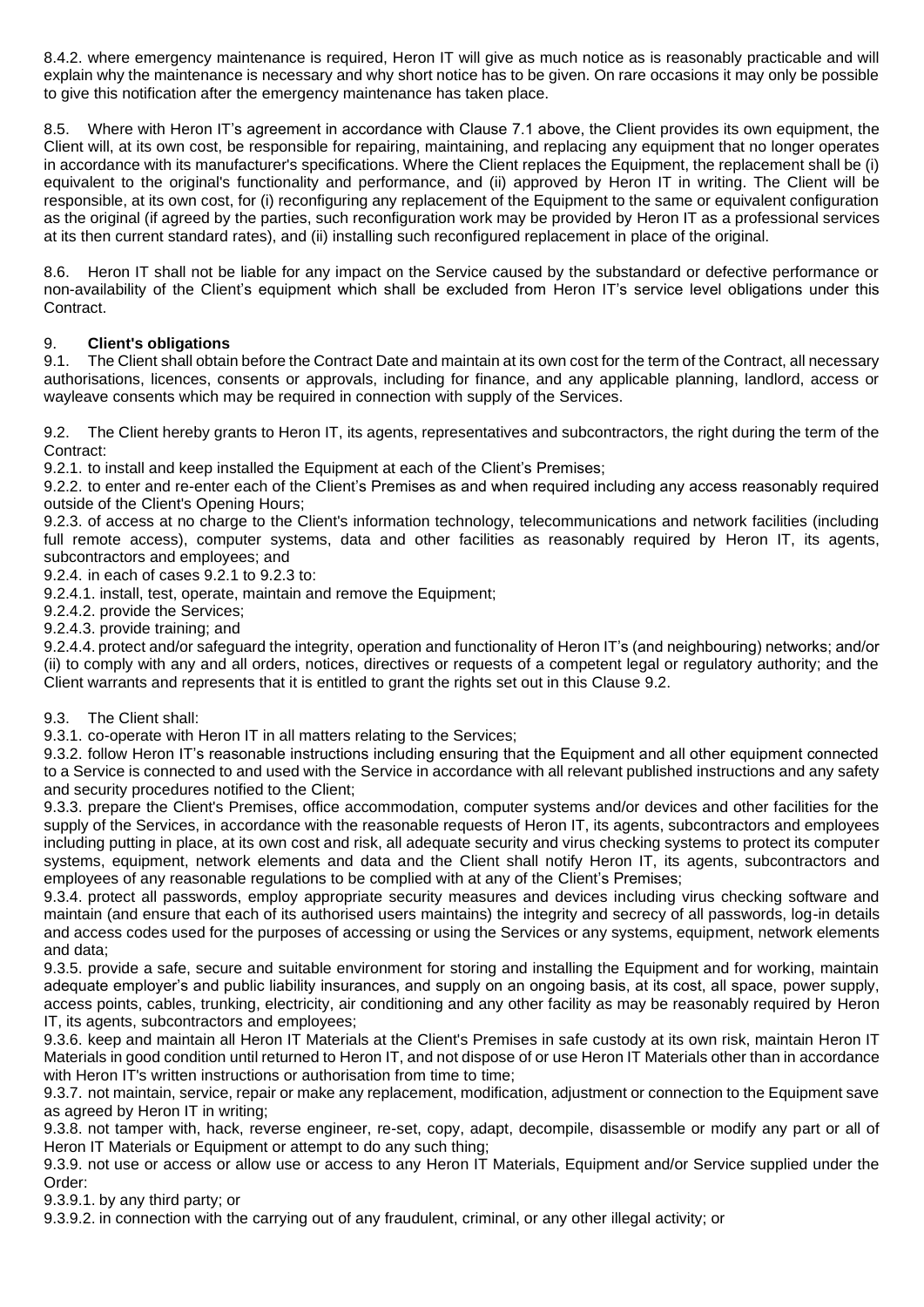9.3.9.3. to send, knowingly receive, upload, download or use any material which is offensive, abusive, indecent, defamatory, obscene or menacing or in breach of copyright, confidence, privacy or any other rights; or

9.3.9.4. to cause nuisance, annoyance or needless anxiety; or

9.3.9.5. to send or provide or, knowingly receive responses to, any spam or unsolicited advertising or promotional material; or

9.3.9.6. to knowingly or recklessly transmit any electronic material (including viruses) which may cause or is likely to cause detriment or harm in any degree to computer systems owned by Heron IT or other Internet users; or

9.3.9.7. in a manner which restricts or inhibits any other user from using or enjoying Heron IT products or services; or 9.3.9.8. to utilise excessive amounts of bandwidth exceeding the contention ratio guarantee of the product and not including 1:1 services (including repeatedly engaging site-local scripts or similar behaviour); and

in respect of any such illegal, fraudulent or unauthorised use of the Services (set out in Clause 9.3.9.1 to 9.3.9.8 (inclusive)), the Client will notify Heron IT immediately it becomes aware of such. On receipt of such a notice, Heron IT shall use reasonable efforts to prevent such unauthorised use and reserves the right to suspend the Services or any part thereof until such unauthorised use is ceased in accordance with the provisions of Clause 9.4 below;

9.3.10. during the term of this Contract, agree to Heron IT taking steps to cancel transfers to other operators either to protect the Client from slamming or to protect Heron IT's legitimate business interests;

9.3.11. provide and up date, in a timely manner, such information and materials as Heron IT may reasonably require, and ensure that such information is complete and accurate in all material respects including the information contained within the Order Form and the contact details of its authorised representative and onsite and technical contact;

9.3.12. indemnify, and keep Heron IT fully indemnified, against all costs, claims, demands, expenses, and liabilities arising out of, or in connection with, any claim that the Service (or its use) infringes any applicable laws or regulations;

9.3.13. back-up any and all data contained on the Client's computer systems and/or devices prior to the supply of the Services and on an ongoing regular basis in accordance with good industry practice and / or any advice received from Heron IT (if applicable), such back-up to be retained and stored onto a removable medium stored separately from the computer systems and/or devices or backed-up in the cloud, in accordance with good industry practice (including, but not limited to, utilising a reputable cloud back-up supplier). Should such back-up system be arranged by Heron IT and provided by a third party supplier, Heron IT shall not be responsible for advising upon, carrying out or reminding the Client of such back-up and gives no warranty or guarantee as to the service provided by such third party supplier; and

9.3.14. sign and return to Heron IT the job sheet, if applicable, indicating that Heron IT has satisfactorily completed the required Services.

9.4. **Suspension.** Without affecting any other right or remedy available to it, including its rights to claim payment of all Charges irrespective of the suspension and its rights to terminate, Heron IT may suspend provision of Services under this Contract with immediate effect by giving written notice to the Client if Heron IT's performance of its obligations under this Contract or proper working or authorised use of the Equipment is prevented or delayed by any of the events referred to in Clauses 9.4.1 to 9.4.9 below:

9.4.1. the Client is in breach of any of its obligations under this Contract; or

9.4.2. any circumstance or event exists or is threatened that would otherwise give Heron IT the right to terminate the Contract or Heron IT reasonably believes that the Client is about to become subject to any of them; or

9.4.3. the Client makes unreasonable or unnecessary calls for support to Heron IT in respect of matters that can be addressed by Client training or reading information provided in Heron IT Materials and information provided by Heron IT in association with the supply; or

9.4.4. a need to avoid loss, damage or disruption being caused to third parties; or

9.4.5. any operational or technical reasons including any damage or delay resulting from accident, transportation, neglect or misuse, failures of electrical power, surge of electrical power, lightning damage, water damage or causes other than ordinary use, any fault, failure or change in the electricity supply or telecommunications connections, defects in external or internal cabling at or serving the Client's Premises, and/or other network Heron ITs' telephone service and connections, and/or Host PBX systems; or

9.4.6. any regulatory or legal obligation; or

9.4.7. delay in the execution of any work of installation, activation, maintenance, repair, replacement, alteration or removal of or to the Equipment howsoever caused; or

9.4.8. any unauthorised use of any part of the Services, Equipment or Heron IT Materials (including any of the matters referred to in Clauses 9.3.9.5 to 9.3.9.8 above); or

9.4.9. any other default by, act or omission of the Client, its agents, subcontractors, or employees, or third parties, to perform any relevant obligation.

9.5. **Consequences of suspension.** In exercising its right of suspension in accordance with Clause 9.4, Heron IT shall: 9.5.1. be entitled to continue to suspend performance of the Services until the relevant event or events described in Clauses 9.4.1 to 9.4.9 inclusive has or have (as the case may be) been remedied, and to rely on the relevant event or events to relieve it from the performance of any of its obligations;

9.5.2. not be liable for any costs, charges or losses sustained or incurred by the Client that arise directly or indirectly from such suspension, prevention or delay;

9.5.3. be entitled to payment of the Charges during the period of suspension, including any additional costs or losses sustained or incurred by Heron IT arising directly or indirectly from any of the events described in Clauses 9.4.1 to 9.4.9 inclusive;

9.5.4. be entitled to recover any additional costs, charges or losses Heron IT sustains or incurs that arise directly or indirectly from such prevention or delay; and

9.5.5. lift its suspension or recommence its provision of the Services within a reasonable timescale after: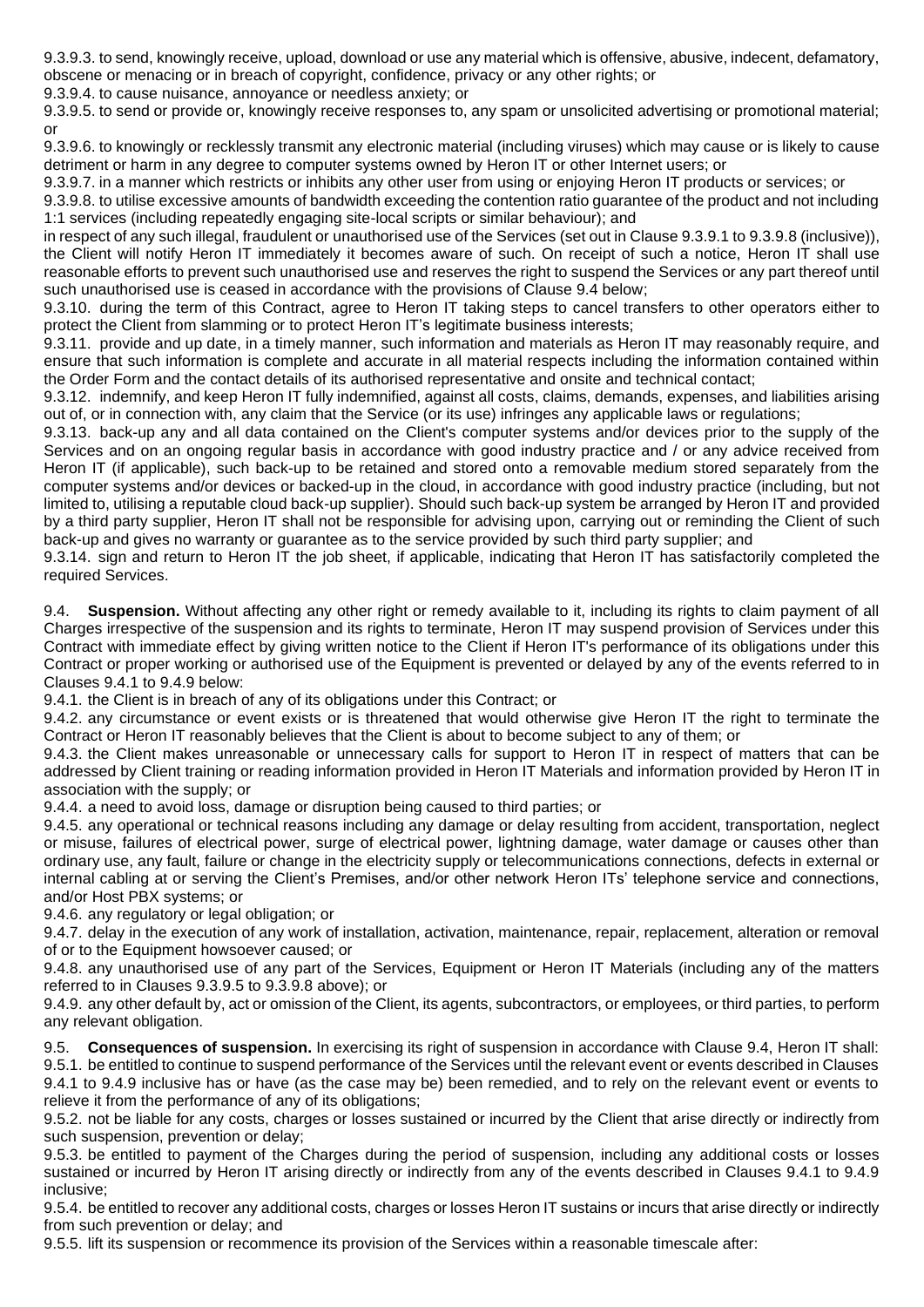9.5.5.1. the event or events described in Clauses 9.4.1 to 9.4.9 has or have (as the case may be) been remedied;

9.5.5.2. in case of any unauthorised use of any part of the Services, Equipment or Heron IT Materials (including any of the matters referred to in Clause 9.3.9.5 to 9.3.9.8 above), the Client demonstrates to Heron IT's reasonable satisfaction that appropriate technical, organisational, security or other measures have been put in place to prevent any further unauthorised use; and

9.5.5.3. where required by Heron IT, a re-connection fee of up to £500 is paid and/or the Client pays a security deposit on account of future Charges invoiced of no less than £500.

9.6. Where Heron IT has the right to suspend or terminate the Services under Clause 9.4 and the conditions in which Heron IT is required to lift its suspension or recommence its provision of the Services under Clause 9.5.5 have not been met within twenty (20) Business Days of the date on which Heron IT has received the relevant notice under Clause 9.4, the Contract relating to such Services shall be deemed terminated and the provisions of Clause 13 shall apply.

9.7. The Client shall not, without the prior written consent of Heron IT, at any time from the date of the Contract to the expiry of six months after the termination or expiry of the Contract, solicit or entice away from Heron IT or employ or attempt to employ any person who is, or has been, engaged as an employee or subcontractor of Heron IT that has had any involvement in the relationship between Heron IT and the Client. The Client shall not be in breach of this Clause if it hires an employee or subcontractor of Heron IT as a result of a recruitment campaign not specifically targeted to any employees or subcontractors of Heron IT. Any consent given by Heron IT in accordance with Clause shall be subject to the Client paying to Heron IT on demand a sum equivalent to 15% of the then current annual remuneration of Heron IT's employee or subcontractor or, if higher, 15% of the annual remuneration to be paid by the Client to such employee or subcontractor.

#### **10.Intellectual Property**

10.1. Heron IT and its licensors shall retain ownership of all Heron IT IPRs. The Client and its licensors shall retain ownership of all Intellectual Property Rights in the Client Materials (if any).

10.2. All Heron IT Materials are the exclusive property of Heron IT.

10.3. The Client acknowledges that, in respect of any third party Intellectual Property Rights included in Heron IT IPRs, the Client's use of any such Intellectual Property Rights is conditional on Heron IT obtaining a written licence from the relevant licensor on such terms as will entitle it to license such rights to the Client. Heron IT shall use reasonable endeavours to procure such licence. Heron IT shall also grant to the Client, in respect of such of Heron IT IPRs as are owned by it, a fully paid-up, worldwide, non-exclusive, royalty-free, licence to use Heron IT owned Heron IT IPRs and Heron IT Materials for the purpose of receiving and using the Services in the Client's business during the term of the Contract.

10.4. The Client grants Heron IT a fully paid-up, worldwide, non-exclusive, royalty-free, non-transferable licence to copy and modify the Client Materials for the term of this Contract for the purpose of providing the Services to the Client in accordance with this Contract.

10.5. The Client shall keep Heron IT indemnified in full against any sums awarded by a court against Heron IT as a result of or in connection with any claim brought against Heron IT for infringement of a third party's rights (including any Intellectual Property Rights) arising out of, or in connection with, the receipt or use of the Client Materials by Heron IT.

#### **11. Charges and payment**

11.1. Time is of the essence in respect of the Client's payment obligations.

11.2. All Initial Charges, as set out in the Order Form, are due from the Contract Date.

11.3. Subject to the provisions of Clause 11.5, all Recurring Charges, as set out in the Order Form, shall be due immediately on each invoice date which at Heron IT's absolute discretion, can be prepared and dated on delivery of Equipment, or monthly, quarterly or annually ("**Payment Period**") in advance or arrears depending on the circumstances and nature of the supply of Equipment and/or Services ordered. At Heron IT's absolute discretion, a minimum invoice policy may apply if the Client's total monthly invoice is less than £5.00 (excluding VAT).

11.4. Each invoice shall include reasonable supporting information.

11.5. The Client shall arrange payment by direct debit, BACS or payment card to Heron IT's bank account nominated in writing by Heron IT or as stated on the Order Form, or cheque or cash to Heron IT. If requested, the Client shall be required to set up a direct debit authority, in favour of Heron IT's nominated account, on the Contract Date and before Activation, for payment of all Charges.

11.6. Recurring Charges shall accrue daily with effect from the date of Activation and shall be invoiced in advance (excluding call charges which shall be invoiced in arrears) at the frequency specified on the Order Form and shall be payable by direct debit.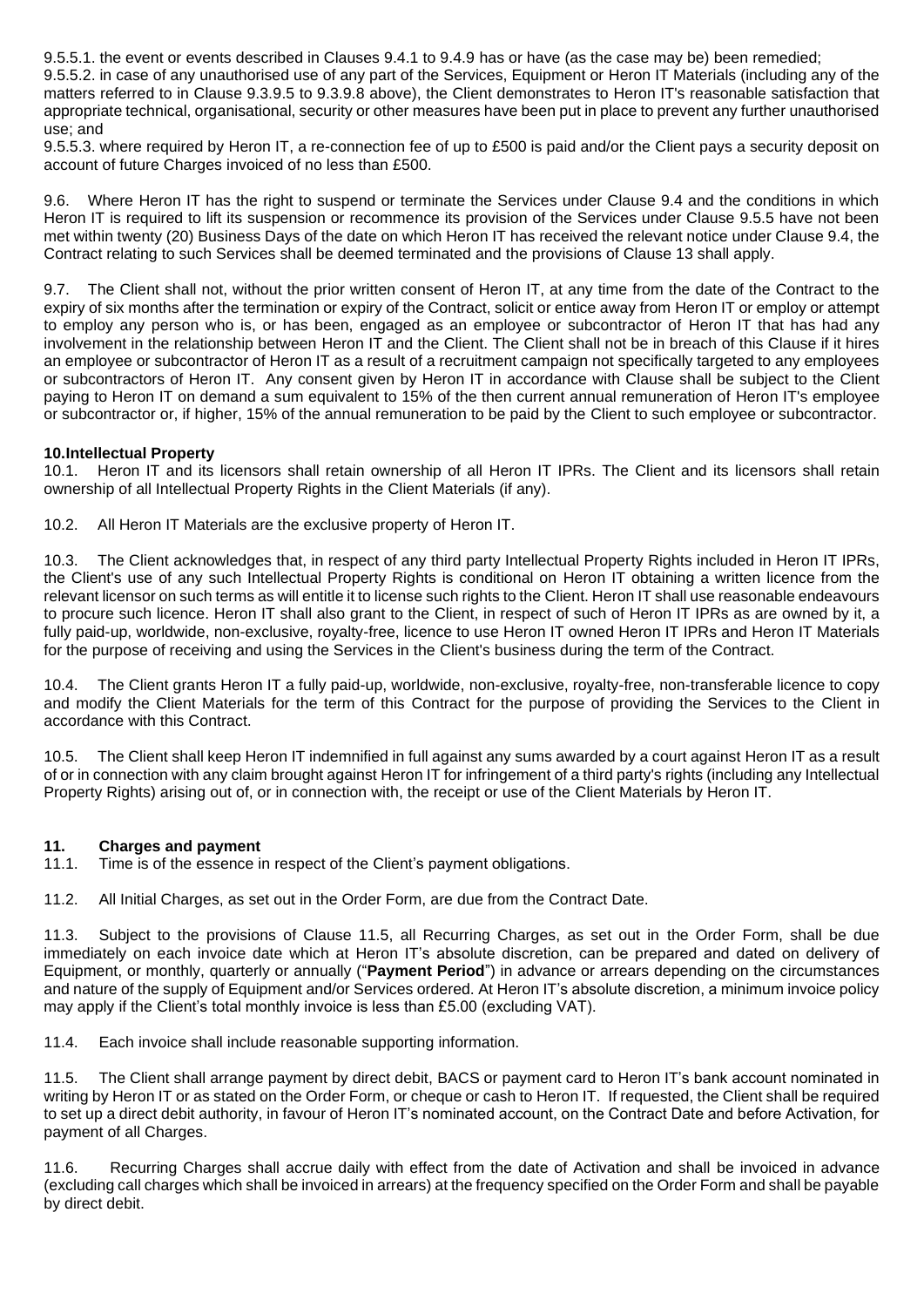11.7. The first instalment of Recurring Charges will be made up of (i) a proportionate charge in respect of the period from the scheduled date of Activation to the end of the month in which Activation is scheduled plus (ii) the full amount due for the next Payment Period beginning on the first Business Day of the month next following the month of the date scheduled for Activation. Payment Periods shall always start on the first Business Day of a month.

11.8. The Client shall ensure that it has sufficient funds available for collection of each direct debit payment and shall not cancel such direct debit instruction or take or fail to take any other action that results in payment failure. Any failure to comply with these provisions may result in suspension of Services under Clause 9.4 and shall incur an additional processing fee of £75 and a re-connection fee in accordance with Clause 9.5.5.3 of up to £500.

11.9. If part or all of the Charges remain unpaid and outstanding Heron IT is entitled to suspend Activation or supply of all Services and the provisions on suspension set out in Clause 9.4 shall apply.

11.10. In addition to the Charges for Equipment and/or Services, Heron IT shall be entitled to charge the Client for any costs and expenses reasonably incurred by Heron IT or its agents, subcontractors or employees in connection with supply of the Services including, but not limited to, the cost of time and materials, necessary air or other travel expenses, hotel accommodation, subsistence and any associated expenses. For the avoidance of doubt, the Client shall be notified of any such expenses prior to such expenses being incurred.

11.11. In respect of the supply of Equipment including hardware, software, and Heron IT Materials:

11.11.1. If requested and set out in the Order Form, Heron IT shall expect full payment in cleared funds before delivery. Otherwise, invoices shall be paid by the Client in full and in cleared funds within the number of Business Days of the invoice date set out in the Order Form;

11.11.2. the price for Equipment shall be the price set out in the Order Form or, if no price is quoted, the price set out in Heron IT's published price list as at the date of delivery. The price of the Equipment is exclusive of all costs and charges of packaging, insurance, transport of the Equipment; and

11.11.3. Heron IT reserves the right to increase the price of the Equipment, by giving notice to the Client at any time before delivery, to reflect any increase in the cost of the Equipment to Heron IT that is due to:

11.11.3.1. any factor beyond the control of Heron IT (including foreign exchange fluctuations, inflation, increases in taxes and duties, and increases in labour, materials and other manufacturing costs);

11.11.3.2. any request by the Client to change the delivery date(s), quantities or types of Equipment ordered, or the Equipment Specification; or

11.11.3.3. any delay caused by any instructions of the Client in respect of the Equipment or failure of the Client to give Heron IT adequate or accurate information or instructions in respect of the Equipment.

11.12. In respect of the supply of Services:

11.12.1. invoices shall be paid by the Client in full and in cleared funds within the number of Business Days of the invoice date set out in the Order Form;

11.12.2. the price for Services shall be the price set out in the Order Form; and

11.12.3. Heron IT reserves the right to increase the price of the Services, by giving one month's notice in writing to the Client, to reflect any increase in the cost of the Services to Heron IT that is due to:

11.12.3.1. any increase in underlying costs including increases in inflation, taxes and duties, Heron IT costs, and increases in labour and materials costs. The Client is entitled to request from Heron IT in writing reasonable evidence of such increases in underlying costs;

11.12.3.2. any request by the Client to change the Services Specification;

11.12.3.3. additional resources being required in labour of otherwise for the delivery of the Services; or

11.12.3.4. any delay caused by any instructions of the Client in respect of the Services or failure of the Client to give Heron IT adequate or accurate information or instructions in respect of the Equipment.

11.13. All Charges and payments due are stated excluding value added tax or any other applicable government taxes or duties however designated ("**VAT**"), which the Client shall additionally be liable to pay to Heron IT at the prevailing rate (if applicable), subject to receipt of a valid VAT invoice.

11.14. All amounts due under this Contract shall be paid by the Client to Heron IT in full without any set-off, counterclaim, deduction or withholding (other than any deduction or withholding of tax as required by law) and the Client shall not be entitled to assert any credit, set-off or counterclaim against Heron IT in order to justify withholding payment of any such amount in whole or in part.

11.15. If the Client fails to make any payment due to Heron IT under this Contract by the due date for payment, then, without prejudice to Heron IT's other rights and remedies:

11.15.1. the Client shall pay interest on the overdue amount at the rate of 8% per annum above Barclays Bank PLC's lending base rate from time to time. Such interest shall accrue on a daily basis from the due date until actual payment of the overdue amount, whether before or after judgment. The Client shall pay the interest together with the overdue amount; and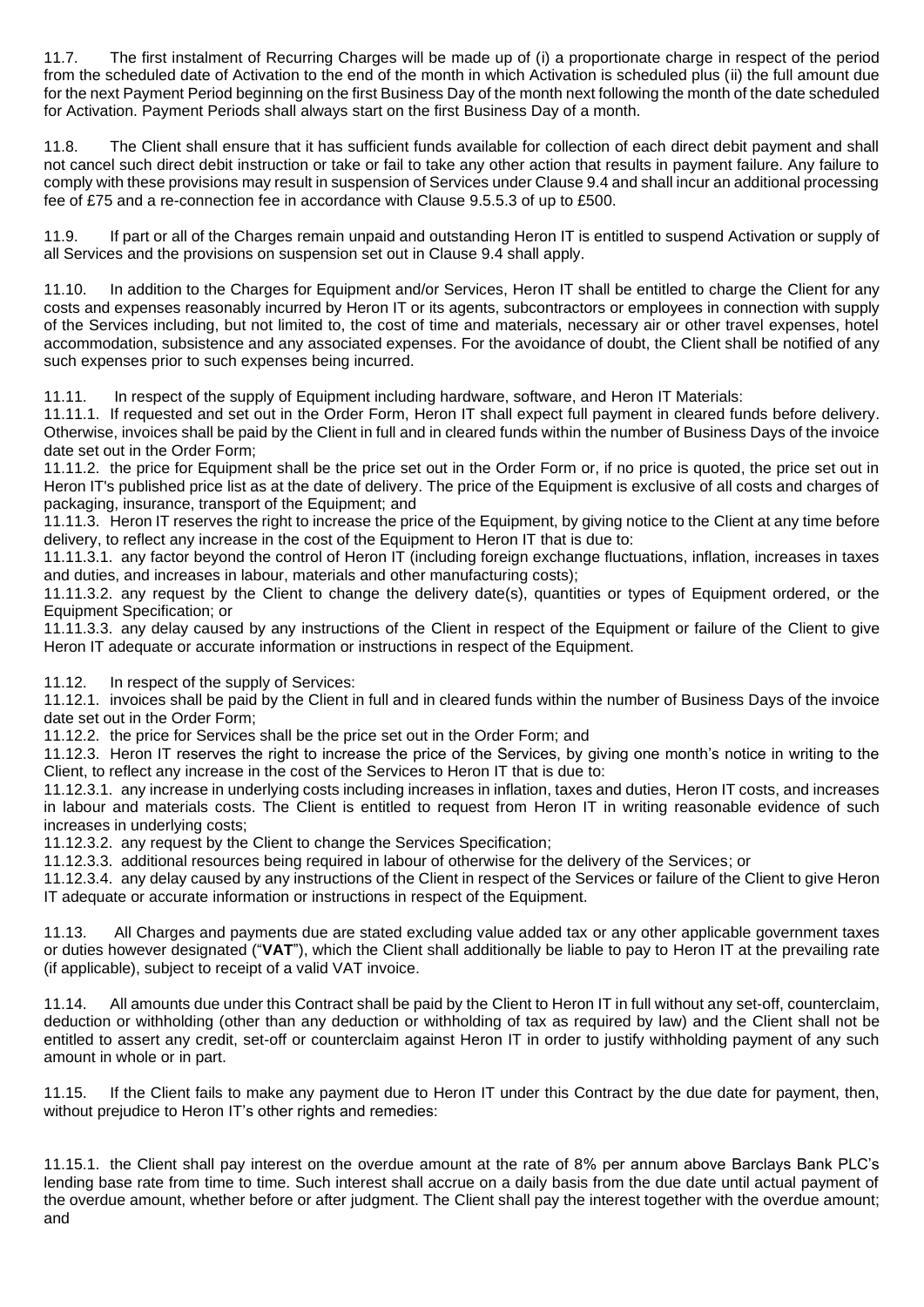11.15.2. Heron IT may suspend all Services until payment has been made in full.

11.16. For the avoidance of doubt, all deposits or other amounts paid by the Client to Heron IT on account of any supply may be used to pay any outstanding debts owed by the Client to Heron IT in respect of supplies under this Contract or any other contract between the parties.

11.17. Where the Client disputes any amount due under an invoice:

11.17.1. the Client shall notify Heron IT in writing within five (5) Business Days of date of issue of the relevant invoice, such notification to provide a detailed account of why the invoice is disputed, including all calculations;

11.17.2. the undisputed sum shall be payable in accordance with Clause 11.5 and the parties shall act in good faith and use reasonable endeavours to resolve the disputed sum within ten (10) Business Days of notification of the dispute by Client; and

11.17.3. if the dispute is not resolved within the ten (10) Business Day time period, the Heron IT may exercise all rights and remedies at law or hereunder including but not limited to suspension of the Service.

#### **12. Limitation of liability**

12.1. Nothing in this Contract shall limit or exclude Heron IT's liability for:

- 12.1.1. death or personal injury caused by its negligence, or the negligence of its personnel, agents or subcontractors;
- 12.1.2. fraud or fraudulent misrepresentation; and
- 12.1.3. breach of the terms implied by section 2 of the Supply of Goods and Services Act 1982 (title and quiet possession) or any other liability which cannot be limited or excluded by applicable law.

12.2. Subject to Clause 12.1, Heron IT shall under no circumstances whatever be liable to the Client, whether in contract, tort (including negligence), for breach of statutory duty, or otherwise, arising under or in connection with this Contract for: 12.2.1. loss of profits;

12.2.2. loss of opportunity, sales or business;

- 12.2.3. loss of agreements or contracts;
- 12.2.4. loss of anticipated savings;

12.2.5. loss of or corruption of software, data or information;

12.2.6. loss of or damage to goodwill or reputation; and

12.2.7. any indirect, incidental, special or consequential loss or damage,

and for the avoidance of doubt, the losses excluded shall include any arising:

12.2.8. from any circumstance or event listed in Clause 9.4.1 to 9.4.9 inclusive;

12.2.9. from any delay, act, omission or default of the Client or a third party;

12.2.10. under or in connection with use of equipment not supplied or maintained by Heron IT;

12.2.11. under or in connection with accident, neglect, virus or malware attacks, cyber security, security breaches, data protection compliance, privacy products or services, network down-time, misuse, transportations or moving, excessive fluctuations in mains electrical supply, damage caused by equipment not supplied by, or by hardware and/or software not maintained by, Heron IT or any other circumstances beyond the control of Heron IT during the support of hardware and/or software;<br>12.2.12.

under or in connection with the operating environment at the Client's Premises electromagnetic interference, defective operation or any other network Heron IT's equipment and/or Host PBX systems;

12.2.13. Force Majeure Events;<br>12.2.14. under or in connection

12.2.14. under or in connection with the loss or corruption of data;<br>12.2.15. under or in connection with the failure or down-time of any

12.2.15. under or in connection with the failure or down-time of any third party telecommunications services; and

12.2.16. under or in connection with any amendments to the Client's requirements beyond those stated prior to the Contract Date,

and the Client agrees that (i) the level of the Charges has been calculated on the basis of the above limitations and exclusions; and (ii) it is advised to obtain insurance in respect of any liability excluded by Heron IT hereunder including but not limited to the loss or corruption of data; and (iii) the above exclusions and limitations are reasonable in light of the Charges and Services provided.

12.3. Subject to Clause 12.1, Heron IT's total liability to the Client, whether in contract, tort (including negligence), breach of statutory duty, or otherwise, arising under or in connection with this Contract shall be limited:

12.3.1. in respect of a proven fault or defect in supplies of Equipment, to the value of the Equipment; and

12.3.2. in respect of supplies of Services to the value of the invoice on which the faulty Services are listed.

12.4. Nothing in this Contract shall be taken as in any way reducing or affecting the Client's general duty to mitigate loss.

12.5. All warranties, conditions and other terms implied by statute or common law including those implied by sections 3 to 5 of the Supply of Goods and Services Act 1982 are, to the fullest extent permitted by law, excluded from this Contract.

12.6. This Clause 12 shall survive termination of the Contract.

#### **13. Termination**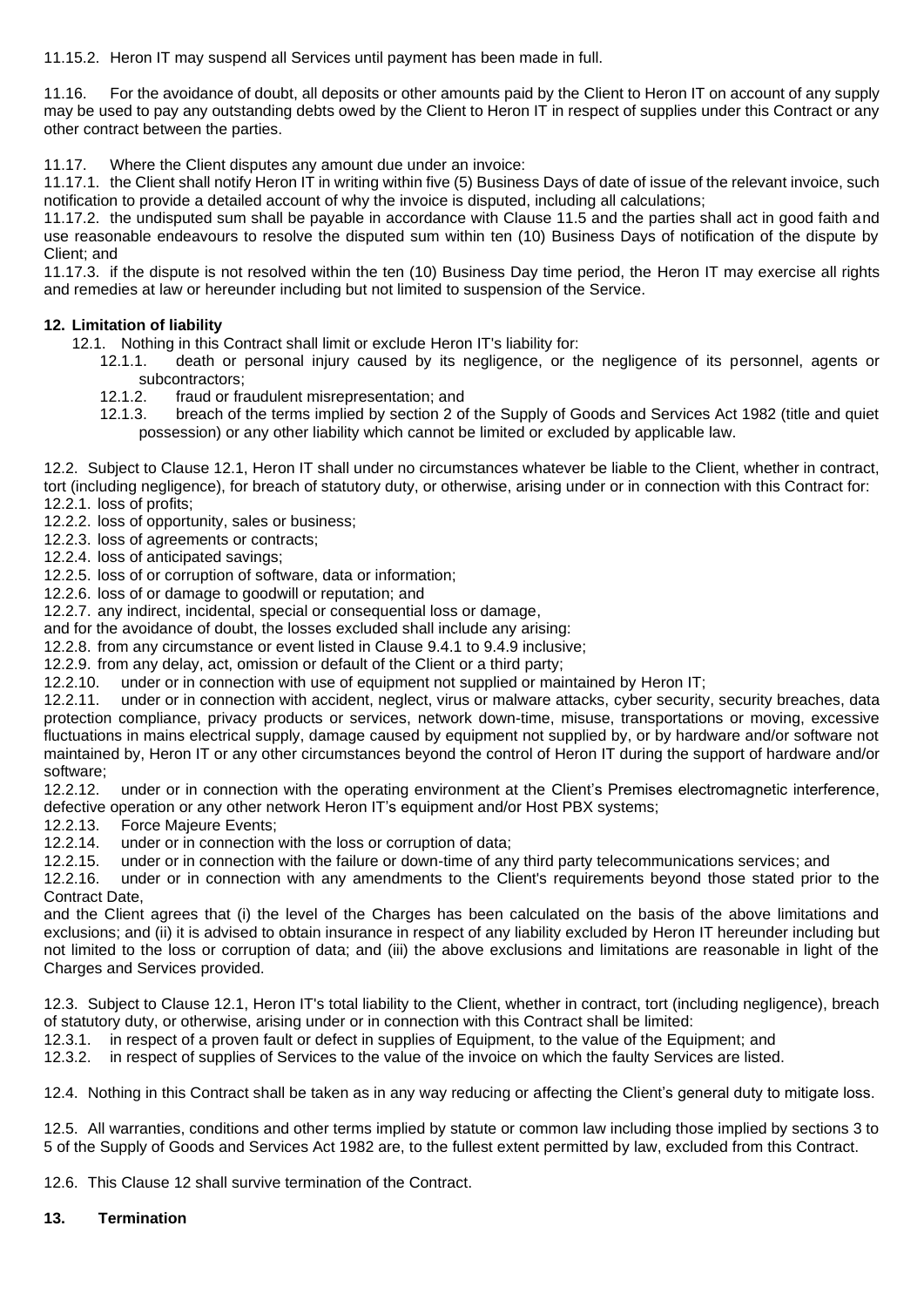13.1. Termination of the Contract shall automatically effect termination of any other Contract with the Client unless agreed in writing by Heron IT, in which case a revised Contract shall continue with the Client in respect only of the supplies Heron IT has agreed to continue supplying.

13.2. On termination of this Contract for whatever reason:

13.2.1. Heron IT shall immediately cease provision of the Services;

13.2.2. the Client shall immediately pay to Heron IT all of Heron IT's outstanding unpaid invoices and interest and any further amounts due under this contract including amounts due in accordance with Clauses 13.3 and 13.4, in respect of which Heron IT may submit an invoice, which shall be payable immediately on receipt; and

13.2.3. Heron IT shall apply any credit balance in respect of deposits or other monies held on account not otherwise needed to pay off outstanding unpaid charges, invoices and interest against the final invoice and, if any refund is due, this will be paid by Heron IT by BACS transfer to a nominated bank account supplied in writing by the Client.

13.3. If the Client cancels any part of an Order at any time after the seventh day first following the Contract Date but before installation and/or Activation is completed it shall be liable for payment of the Activation Charges and Recurring Charges for the entire Minimum Term.

13.4. Where, except as provided in Clause 13.3 above, the Contract is terminated by either party or otherwise brought to an end:

13.4.1. all Recurring Charges for the remainder of the Minimum Term or the Renewal Term (as applicable), whether or not yet invoiced, including any charges for line rental and call charges and lost call charges, which shall be estimated for the entire remainder of the Minimum Term or the Renewal Term (as applicable), based on the average amount invoiced for call charges during the term to date or the previous 6 months (whichever is the shorter), shall become payable immediately; and

13.4.2. the Client agrees that the provisions in Clause 13.4.1 above give Heron IT a right to invoice and recover what represents a reasonable pre-estimate of Heron IT's losses and is not onerous or a penalty.

13.5. Without affecting any other right or remedy available to it, Heron IT may terminate this Contract by giving the Client no less than 30 days' written notice to expire on or after expiry of the Minimum Term.

13.6. Without affecting any other right or remedy available to it, Heron IT may terminate this Contract with immediate effect by giving written notice to the Client if:

13.6.1. the Client commits a material breach of any term of this Contract which breach is irremediable or (if such breach is remediable) fails to remedy that breach within a period of 14 days after being notified in writing to do so;

13.6.2. any required third party authorisations, licences, consents or approvals, including for finance, and any applicable planning, landlord, access or wayleave consents necessary for all or any part of the supply of Equipment and/or Services is withdrawn.

13.6.3. the Client suspends, or threatens to suspend, payment of its debts or is unable to pay its debts as they fall due or admits inability to pay its debts or (being a company or limited liability partnership) is deemed unable to pay its debts within the meaning of section 123 of the Insolvency Act 1986 or (being an individual) is deemed either unable to pay its debts or as having no reasonable prospect of so doing, in either case, within the meaning of section 268 of the Insolvency Act 1986 or (being a partnership) has any partner to whom any of the foregoing apply;

13.6.4. the Client commences negotiations with all or any class of its creditors with a view to rescheduling any of its debts, or makes a proposal for or enters into any compromise or arrangement with its creditors other than (where a company) for the sole purpose of a scheme for a solvent amalgamation of that other party with one or more other companies or the solvent reconstruction of the Client;

13.6.5. a petition is filed, a notice is given, a resolution is passed, or an order is made, for or in connection with the winding up of the Client (being a company) other than for the sole purpose of a scheme for a solvent amalgamation of the Client with one or more other companies or the solvent reconstruction of the Client;

13.6.6. the Client (being an individual) is the subject of a bankruptcy petition or order;

13.6.7. a creditor or encumbrancer of the Client attaches or takes possession of, or a distress, execution, sequestration or other such process is levied or enforced on or sued against, the whole or any part of its assets and such attachment or process is not discharged within 14 days;

13.6.8. an application is made to court, or an order is made, for the appointment of an administrator or if a notice of intention to appoint an administrator is given or if an administrator is appointed over the Client (being a company);

13.6.9. the holder of a qualifying charge over the assets of the Client (being a company) has become entitled to appoint or has appointed an administrative receiver;

13.6.10. a person becomes entitled to appoint a receiver over the assets of the Client or a receiver is appointed over the assets of the Client;

13.6.11. any event occurs or proceeding is taken with respect to the Client in any jurisdiction to which it is subject that has an effect equivalent or similar to any of the events mentioned in Clause 13.6.3 to Clause 13.6.10 (inclusive);

13.6.12. the Client ceases or threatens to cease to carry on all or a substantial part of its business;

13.6.13. the Client (being an individual) dies or, by reason of illness or incapacity (whether mental or physical), is incapable of managing his own affairs or becomes a patient under any mental health legislation; or

13.6.14. the Client's financial position deteriorates to such an extent that in Heron IT's opinion the Client's capability to adequately fulfil its obligations under this Contract has been placed in jeopardy.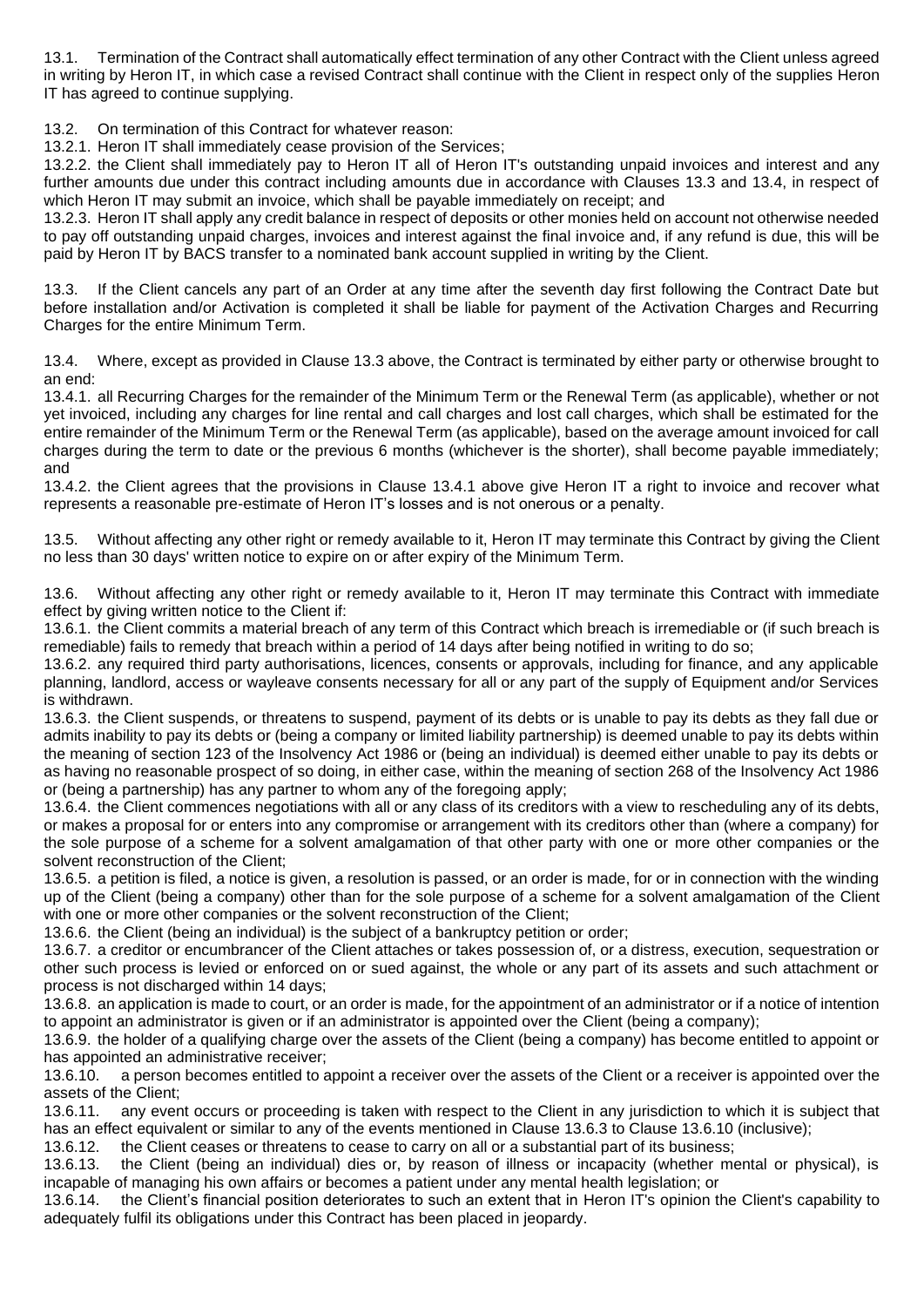13.7. Without affecting any other right or remedy available to it, Heron IT may terminate the Contract with immediate effect by giving written notice to the Client if:

13.7.1. the Client fails to pay any amount due under this Contract on the due date for payment and remains in default not less than 14 days after being notified in writing to make such payment; or

13.7.2. if required by a legal or regulatory obligation.

13.8. Provided always that it has paid all monies due to Heron IT in full and no supply has been and remains suspended by Heron IT in accordance with Clause 9.4, the Client may terminate this Contract by giving Heron IT:

13.8.1. 30 days' notice, in the event that the Term is renewable on a monthly basis in accordance with this Contract; or 13.8.2. 90 days' notice in the event that the Term is renewable on a yearly or longer term basis, such notice to expire on the following anniversary of the Contract Date.

13.9. On termination of this Contract for whatever reason:

13.9.1. the Client shall return all of Heron IT Materials which have not been fully paid for. If the Client fails to do so, then Heron IT may enter the Client's Premises and take possession of them. Until they have been returned, the Client shall be solely responsible for their safe keeping and will not use them for any purpose not connected with the Contract; and 13.9.2. the Client shall return all telephone numbers.

13.10. Termination of the Contract shall not affect any of the parties' rights, remedies, obligations and liabilities that have accrued as at termination, including the right to claim damages in respect of any breach of this Contract which existed at or before the date of termination; and

13.11. Any provision of the Contract that expressly or by implication is intended to come into or continue in force on or after termination shall remain in full force and effect.

#### **14. General**

#### 14.1. **Force Majeure**

14.1.1. For the purposes of this Contract, Force Majeure Event means an event beyond the reasonable control of Heron IT including but not limited to strikes, lock-outs or other industrial disputes (whether involving the workforce of either party or any other third party), failure of a utility service, communications network or transport network, act of God, war, riot, civil commotion, malicious damage, compliance with any law or governmental order, rule, regulation or direction, accident, breakdown of plant or machinery, fire, flood, storm, epidemic or pandemic or default of Heron ITs or sub-contractors.

14.1.2. Heron IT shall not be liable to the Client as a result of any delay or failure to perform its obligations under this Contract as a result of a Force Majeure Event.

14.1.3. If the Force Majeure Event prevents Heron IT from supplying any of the Services and/or Equipment under this Contract for more than twenty (20) Business Days, Heron IT shall, without limiting its other rights or remedies, have the right to terminate the Contract immediately by giving written notice to the Client.

#### 14.2. **No Partnership**

14.2.1. Nothing in these Terms and Conditions is intended to, or shall be deemed to, constitute a partnership or joint venture of any kind between Heron IT and Client, nor constitute either as the agent of the other for any purpose. Neither party shall have authority to act as agent for, or to bind, the other in any way.

#### 14.3. **Assignment and other dealings**

14.3.1. The Client shall not assign, transfer, charge, subcontract, declare a trust over or deal in any other manner with any or all of its rights and obligations under this Contract without Heron IT's prior written consent.

14.3.2. Heron IT may at any time assign, transfer, charge, subcontract, declare a trust over or deal in any other manner with any or all of its rights under this Contract and may sub-contract or delegate in any manner any or all of its obligations under this Contract to any third party or agent.

#### 14.4. **Confidentiality**

14.4.1. Each party undertakes that it shall not at any time disclose to any person any confidential information concerning the business, affairs, customers, clients or Heron ITs of the other party, including passwords, logon codes, technical or commercial know-how, specifications, inventions, processes or initiatives, data, materials, technology, computer programs, software, specifications, manuals, business plans, marketing plans or any Intellectual Property Rights which are of a confidential nature, except as permitted by Clause 14.4.2.

14.4.2. Each party may disclose the other party's confidential information:

14.4.2.1. to its employees, officers, representatives, subcontractors or advisers who need to know such information for the purposes only of either carrying out the party's obligations or exercising its rights under this Contract. Each party shall ensure that its employees, officers, representatives, subcontractors or advisers to whom it discloses the other party's confidential information comply with this Clause 14.4; and

14.4.2.2. as may be required by law, a court of competent jurisdiction or any governmental or regulatory authority provided that, to the extent it is legally permitted to do so, the disclosing party gives the other as much notice of such disclosure as possible.

14.4.3. No party shall use any other party's confidential information for any purpose other than to perform its obligations or to exercise its rights under this Contract.

14.4.4. This Clause 14.4 shall survive termination of the Contract.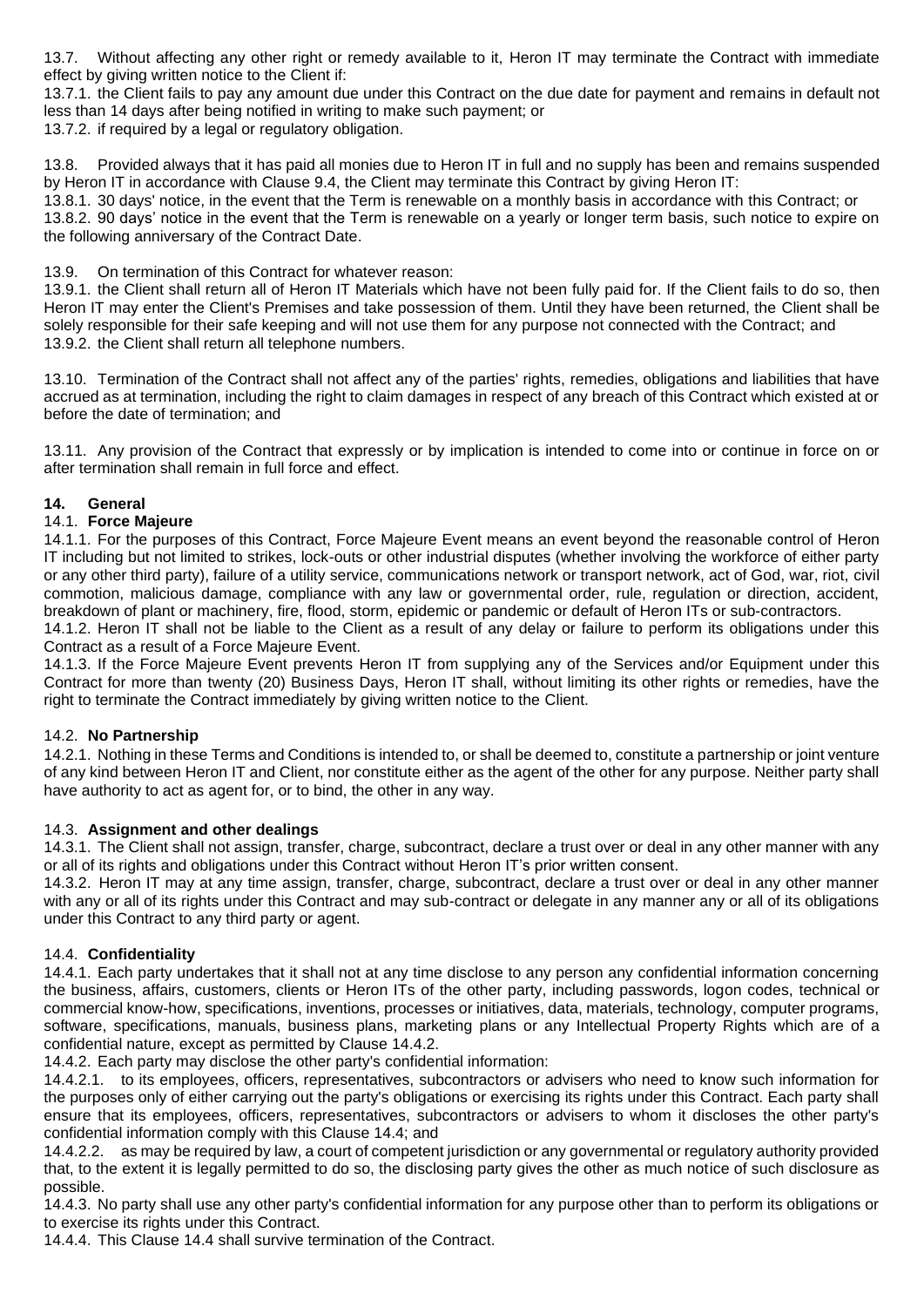#### 14.5. **Data Protection**

14.5.1. Each Party shall comply with all applicable requirements of the Data Protection Legislation. This Clause 14.5 is in addition to, and does not relieve, remove or replace, a Party's obligations under the Data Protection Legislation.

14.5.2. The Parties acknowledge that for the purposes of the Data Protection Legislation, the Client is the data controller and Heron IT is the data processor (where Data Controller, Data Processor and Personal Data have the meanings as defined in the Data Protection Legislation).

14.5.3. Without prejudice to the generality of Clause 14.5.1, to the extent that the Services involve the processing of any Personal Data, the Client shall ensure that it has all necessary appropriate consents and notices in place to enable lawful transfer of any Personal Data to Heron IT for the duration and purposes of this Contract.

14.5.4. Without prejudice to the generality of Clause 14.5.1, Heron IT shall, in relation to any Personal Data processed in connection with the performance by Heron IT of its obligations under this Contract:

14.5.4.1. process that Personal Data only on the written instructions of the Client unless Heron IT is required by the laws of any member of the European Union or by the laws of the European Union applicable to Heron IT to process Personal Data (Applicable Laws). Where Heron IT is relying on laws of a member of the European Union or European Union law as the basis for processing Personal Data, Heron IT shall promptly notify the Client of this before performing the processing required by the Applicable Laws unless those Applicable Laws prohibit Heron IT from so notifying the Client;

14.5.4.2. ensure that it has in place appropriate technical and organisational measures, reviewed and approved by the Client, to protect against unauthorised or unlawful processing of Personal Data and against accidental loss or destruction of, or damage to, Personal Data, appropriate to the harm that might result from the unauthorised or unlawful processing or accidental loss, destruction or damage and the nature of the data to be protected, having regard to the state of technological development and the cost of implementing any measures (those measures may include, where appropriate, pseudonymising and encrypting Personal Data, ensuring confidentiality, integrity, availability and resilience of its systems and services, ensuring that availability of and access to Personal Data can be restored in a timely manner after an incident, and regularly assessing and evaluating the effectiveness of the technical and organisational measures adopted by it);

14.5.4.3. ensure that all personnel who have access to and/or process Personal Data are obliged to keep the Personal Data confidential;

14.5.4.4. not transfer any Personal Data outside of the European Economic Area unless the following conditions are fulfilled:

14.5.4.4.1. the Client or Heron IT has provided appropriate safeguards in relation to the transfer;

14.5.4.4.2. the data subject has enforceable rights and effective legal remedies;

14.5.4.4.3. Heron IT complies with its obligations under the Data Protection Legislation by providing an adequate level of protection to any Personal Data that is transferred; and

14.5.4.4.4. Heron IT complies with reasonable instructions notified to it in advance by the Client with respect to the processing of the Personal Data;

14.5.4.5. assist the Client, at the Client's cost, in responding to any request from a Data Subject and in ensuring compliance with its obligations under the Data Protection Legislation with respect to security, breach notifications, impact assessments and consultations with supervisory authorities or regulators;

14.5.4.6. notify the Client without undue delay on becoming aware of a Personal Data breach;

14.5.4.7. at the written direction of the Client, delete or return Personal Data and copies thereof to the Client on termination of the agreement unless required by Applicable Law to store the Personal Data; and

14.5.4.8. maintain complete and accurate records and information to demonstrate its compliance with this Clause 14.5.

14.5.5. Either Party may, at any time on not less than 30 days' notice, revise this Clause by replacing it with any applicable controller to processor standard clauses or similar terms forming part of an applicable certification scheme (which shall apply when replaced by attachment to this Contract).

14.5.6. From time to time Heron IT may contact the Client about products and services from Heron IT and its business partners. The Client may opt-out of receiving mailings by contacting Heron IT at enquiries@heronit.co.uk.

14.5.7. Heron IT may with the prior written approval of Client (i) identify the Client as its Client, (ii) use the Client's name, logo and other identifying information or image in connection with emails, communications, and proposals to other prospective Clients, and (iii) disclose the terms of this Contract as may be required by law.

#### 14.6. **Client Data**

14.6.1. Subject to Clause 14.6.2, Heron IT may collect, use, transfer, disclose, and otherwise process the Client Data as required in its performance of this Contract.

14.6.2. Heron IT will only access the Client Data and disclose the Client Data to law enforcement or government authorities to the extent required by law. If a request for Client Data is made by a law enforcement agency or government authority (directly or through Microsoft or the relevant third party supplier where applicable), Heron IT will redirect the request to the Client or if redirection is not permitted or feasible in the available time frame and unless legally prohibited from doing so, Heron IT will notify the Client of the request as soon as practically possible.

14.6.3. The Client will, as and to the extent required by law, notify individual users of the Managed Service Bundle or Cloud Products (as applicable), that their data may be disclosed to law enforcement or other government authorities (if a request is made by law enforcement or other government authorities). It is the Client's responsibility to obtain consent from individual users to the potential for disclosure under this Clause.

14.6.4. The Client consents to Microsoft providing Heron IT and the Distributor with Client Data and information that the Client provides to Microsoft for the purposes of Heron IT and the Distributor ordering, provisioning and administering the Microsoft Cloud Products.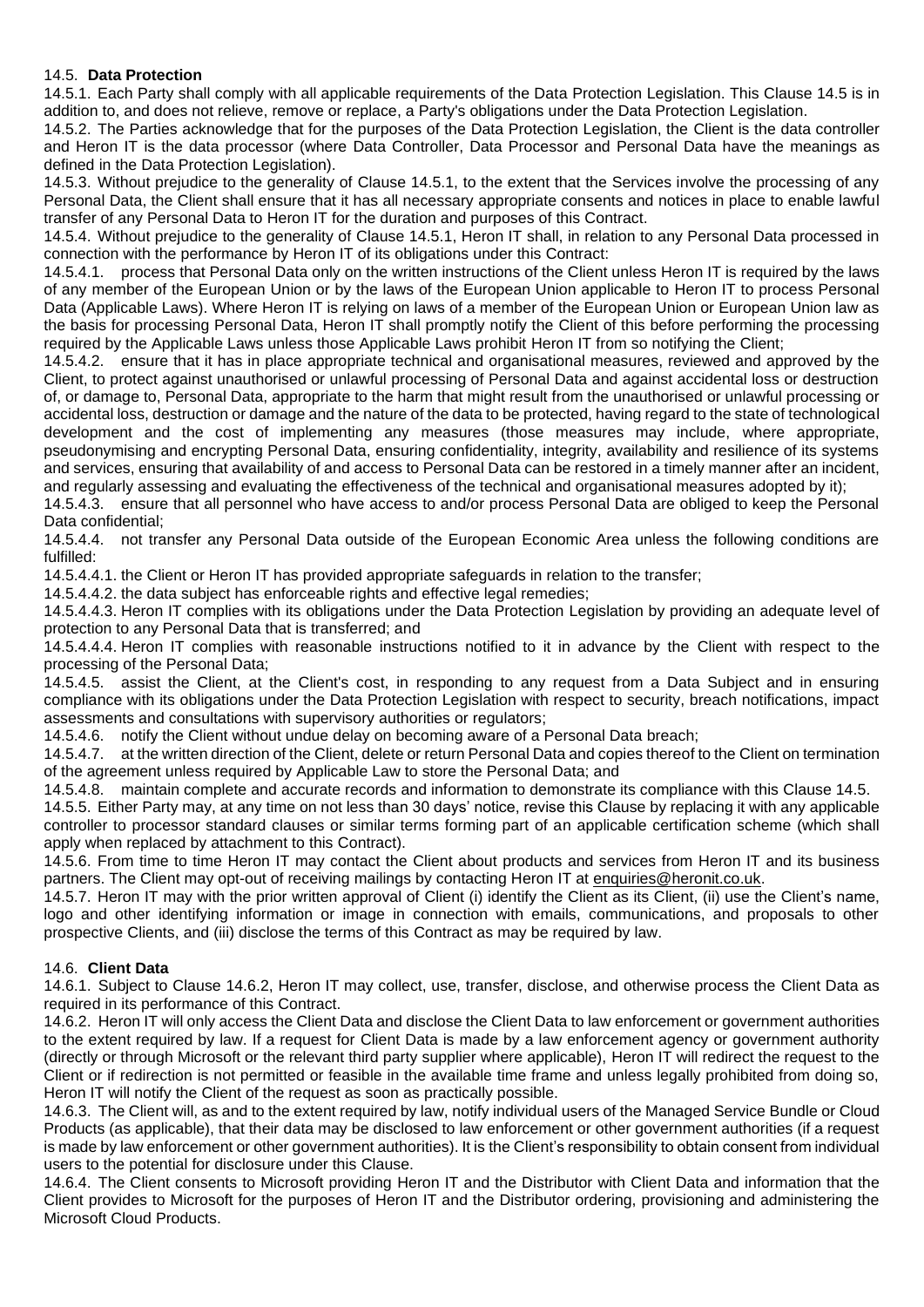14.6.5. The Client consents to the processing of personal information by Microsoft and its agents to facilitate the subject matter of this Contract. The Client may choose to provide personal information to Microsoft on behalf of third parties (including the Client's contacts, resellers, distributors, administrators, and employees) as part of this Contract. The Client will obtain all required consents from third parties under applicable privacy and data protection laws before providing personal information to Microsoft.

14.6.6. Additional privacy and security details are contained in the Microsoft Client Agreement and agreements with relevant third party suppliers, where applicable. The commitments made in the Microsoft Client Agreement and agreements with relevant third party suppliers, where applicable, only apply to the Microsoft Cloud Products purchased under this Contract or to products purchased under this Contract from the relevant third party supplier, and not to any services or products provided by Heron IT.

#### 14.7. **Entire agreement**

14.7.1. This Contract constitutes the entire agreement between the parties and supersedes and extinguishes all previous agreements, promises, assurances, warranties, representations and understandings between them, whether written or oral, relating to its subject matter and the Client confirms that it has not entered into this Contract on the basis of or relying on the same.

14.7.2. Each party agrees that it shall have no remedies in respect of any statement, representation, assurance or warranty (whether made innocently or negligently) that is not set out in this Contract. Each party agrees that it shall have no claim for innocent or negligent misrepresentation or negligent misstatement based on any statement in this Contract.

#### 14.8. **Variation**

14.8.1. Heron IT shall notify the Client of any proposed variations to the terms of this Contract with any applicable monthly invoice. No other variation of this Contract shall be effective unless it is in writing and signed by the parties (or their authorised representatives). If a variation is not acceptable to the Client, it shall be deemed to give notice to terminate in accordance with the applicable notice period set out in Clause 13.8, such notice commencing on the date of Heron IT's notice of the proposed variations.

14.8.2. If the Client asks Heron IT to make any change to the Order, it must confirm its request in writing within a reasonable timeframe. Heron IT can in its absolute discretion refuse the request. Where Heron IT is willing to meet the request, it will accommodate it as soon as practicable provided always that, at Heron IT's absolute discretion, it shall assess and levy a reasonable administrative charge to cover its costs in doing so.

#### 14.9. **Waiver**

14.9.1. A waiver of any right or remedy is only effective if given in writing and shall not be deemed a waiver of any subsequent breach or default. A delay or failure to exercise, or the single or partial exercise of, any right or remedy shall not:

14.9.1.1. waive that or any other right or remedy; or

14.9.1.2. prevent or restrict the further exercise of that or any other right or remedy.

14.9.2. Unless specifically provided otherwise, rights arising under these Terms and Conditions are cumulative and do not exclude rights provided otherwise by law.

#### 14.10.**Severance**

14.10.1. If any provision or part-provision of this Contract is or becomes invalid, illegal or unenforceable, it shall be deemed modified to the minimum extent necessary to make it valid, legal and enforceable. If such modification is not possible, the relevant provision or part-provision shall be deemed deleted. Any modification to or deletion of a provision or part-provision under this Clause shall not affect the validity and enforceability of the rest of this Contract.

14.10.2. If one party gives notice to the other of the possibility that any provision or part-provision of this Contract is invalid, illegal or unenforceable, the parties shall negotiate in good faith to amend such provision so that, as amended, it is legal, valid and enforceable, and, to the greatest extent possible, achieves the intended commercial result of the original provision.

#### 14.11.**Notices**

14.11.1. Any notice or other communication given to a party under or in connection with this Contract shall be in writing, addressed to that party at its registered office or such other address as that party may have specified to the other party in writing in accordance with this Clause, and shall be delivered personally, or sent by pre-paid first class post or other next working day delivery service, commercial courier or email.

14.11.2. Written notice by the Client of cancellation or termination must be made by email to: [enquiries@heronit.co.uk.](mailto:enquiries@heronit.co.uk) Notification via telephone or by email to any other address will not be accepted.

14.11.3. Notices by Heron IT to Client may be made by email to the primary Client representative stated on the Order or registered with Heron IT if updated since time of Order.

14.11.4. A notice or other communication shall be deemed to have been received: if delivered personally, when left at the address referred to in Clause 14.11.1; if sent by pre-paid first class post or other next working day delivery service, at 9.00 am on the second (2<sup>nd</sup>) Business Day after posting; if delivered by commercial courier, on the date and at the time that the courier's delivery receipt is signed; or, if sent by email, one (1) Business Day after transmission.

14.11.5. The provisions of this Clause shall not apply to the service of any proceedings or other documents in any legal action.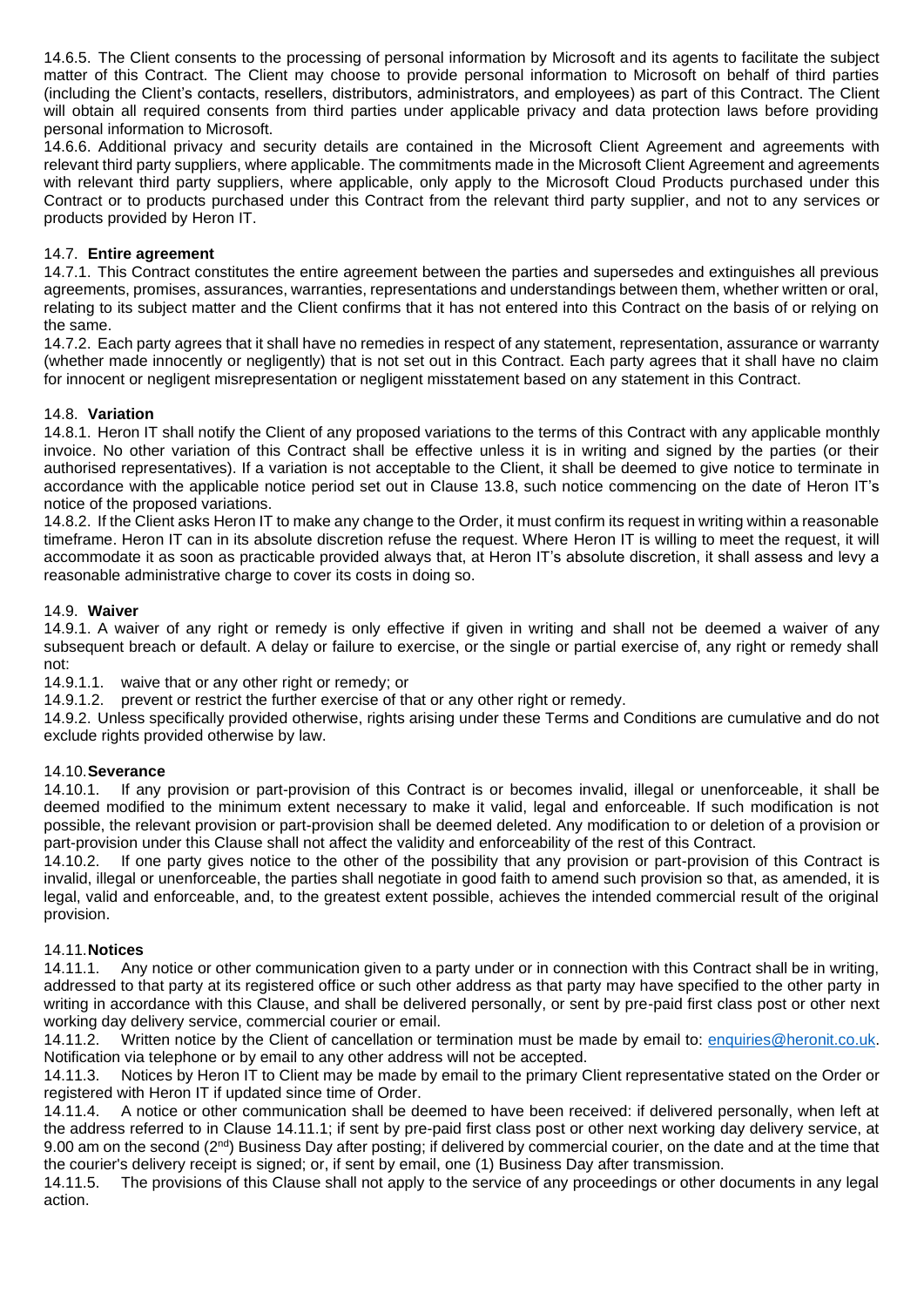#### 14.12.**Third party rights.**

14.12.1. No one other than a party to this Contract shall have any right to enforce any of its terms.

#### 14.13.**Mediation**

14.13.1. In the event of a dispute between the Parties arising out of or in connection with these Terms and Conditions, the Parties agree to engage in mediation moderated by an independent mediator in an effort to resolve such a dispute prior to the initiation of any formal legal proceedings.

14.13.2. Costs arising in connection with the operation of Clause 14.13.1 shall be split equally between the Parties.

#### 14.14.**Counterparts**

14.14.1. This Contract and any Order Form incorporated within it may be executed in any number of counterparts each of which when executed and delivered shall be an original but all the counterparts together shall constitute one and the same instrument.

#### 14.15.**Complaints**

14.15.1. If you wish to make a complaint, please refer to our Complaints Procedure at the web-address: [www.heronit.co.uk/complaints.](http://www.heronit.co.uk/complaints)

#### **15. Governing Law and Jurisdiction**

15.1. This Contract, and any dispute or claim arising out of or in connection with it or its subject matter or formation (including non-contractual disputes or claims), shall be governed by, and construed in accordance with the law of England and Wales.

15.2. Each party irrevocably agrees that the English courts shall have exclusive jurisdiction to settle any dispute or claim arising out of or in connection with this Contract or its subject matter or formation (including non-contractual disputes or claims).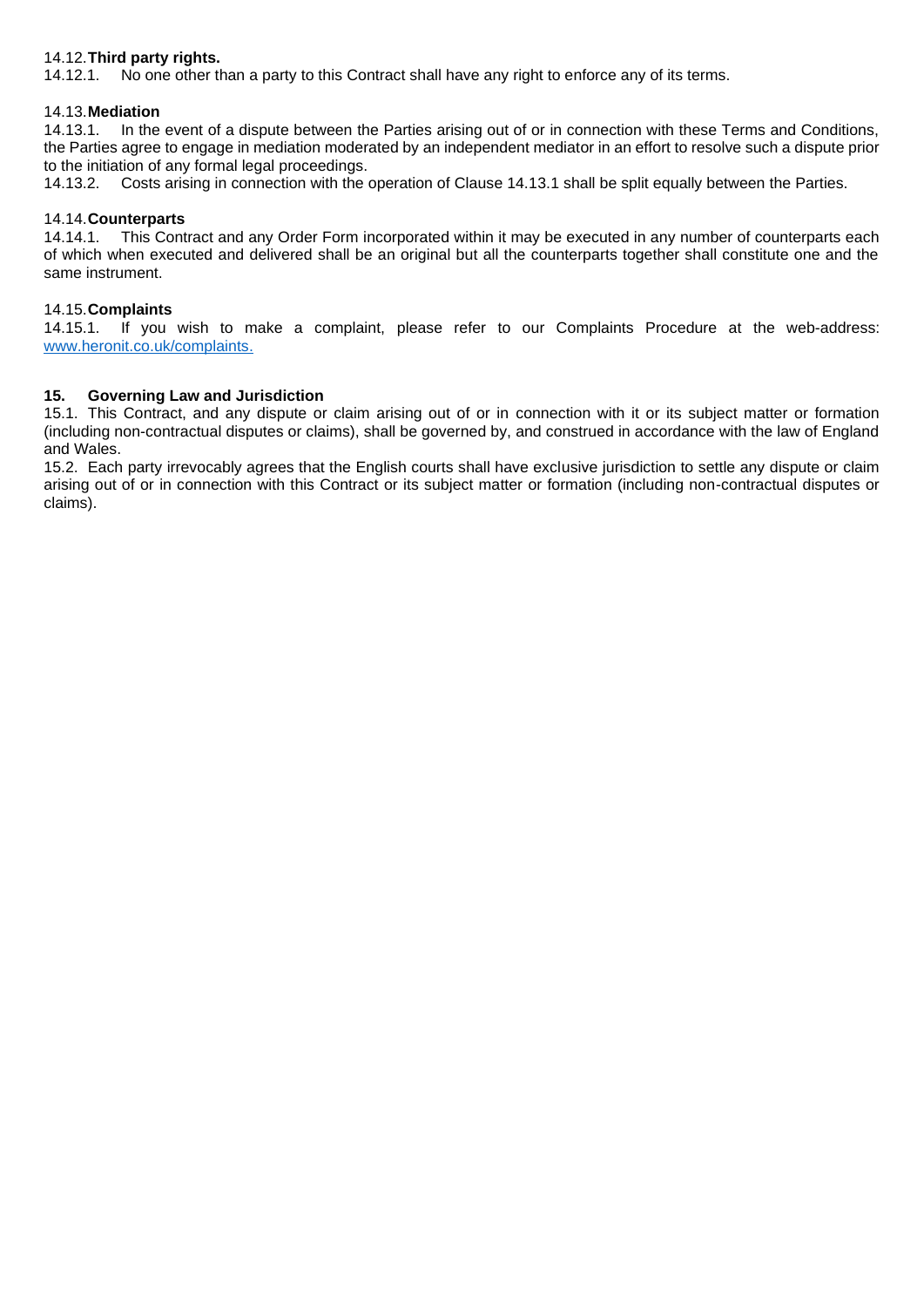## **Consultancy and Support Services – Schedule 1**

#### **1. INTERPRETATION:**

1.1 **Deliverables:** all products and materials developed by Heron IT in relation to the Project in any media, including computer programs, data, diagrams, reports and specifications (including drafts).

1.2 **Project Manager:** means the person appointed by Heron IT to oversee and manage the Project.

1.3 **Project Milestone:** a date by which a part of the Project is estimated to be completed, as set out in the Project Plan.

1.4 **Project Plan:** the detailed plan describing the Project and setting out the estimated timetable (including Project Milestones) and responsibilities of each of the parties for, or in connection with, the provision of the Services by Heron IT in accordance with the Contract.

#### **2. HERON IT'S OBLIGATIONS AND RIGHTS**

2.1 Heron IT shall supply the Services to the Client from the Contract Date in accordance with this Contract.

2.2 Heron IT may subcontract the provision of all or any part of the Services to third parties.

2.3 Heron IT shall use reasonable endeavours to manage and complete the Project, and to deliver the Deliverables to the Client, in accordance in all material respects with the Project Plan.

2.4 Heron IT shall use reasonable endeavours to meet the performance dates specified in the Project Plan, but any such times and dates (whether for delivery, installation, Activation and /or performance, or otherwise) shall be estimates only and time shall not be of the essence of the Contract.

2.5 In supply and Activation of the Services, including the delivery of IT Crisis Support, Heron IT shall:

- (a) perform the Services:
- (i) with reasonable care and skill; and
- (ii) during Opening Hours;

(b) use reasonable endeavours to perform and supply the Services in accordance with the applicable service description, subject to any service levels being target service levels only;

(c) comply with all applicable laws, statutes and regulations from time to time in force and observe all reasonable health and safety rules and regulations and security requirements that reasonably apply at any of the Client's Premises and have been previously communicated to Heron IT, provided that Heron IT shall have the right to make any changes to the Services which are necessary to comply with any applicable law or safety requirement, or which do not materially affect the nature or quality of the Services, and Heron IT shall notify the Client in any such event and shall not be liable under this Contract if, as a result of needing to comply with any such law or requirement, it is rendered in breach of any of its other obligations under this Contract;

(d) take reasonable care of all Client Materials in its possession and make them available for collection by the Client on reasonable notice and request, provided always that Heron IT may destroy the Client Materials if the Client fails to collect the Client Materials within a reasonable period after termination of this Contract;

(e) not be liable for:

(i) temporary loss or disruption to other telecommunications services;

(ii) any defect or default in the Services, or any part of them, that is attributable to elements that are not provided by it but by other third parties and/or manufacturers (such as but not limited to access circuits, modems, routers, installation);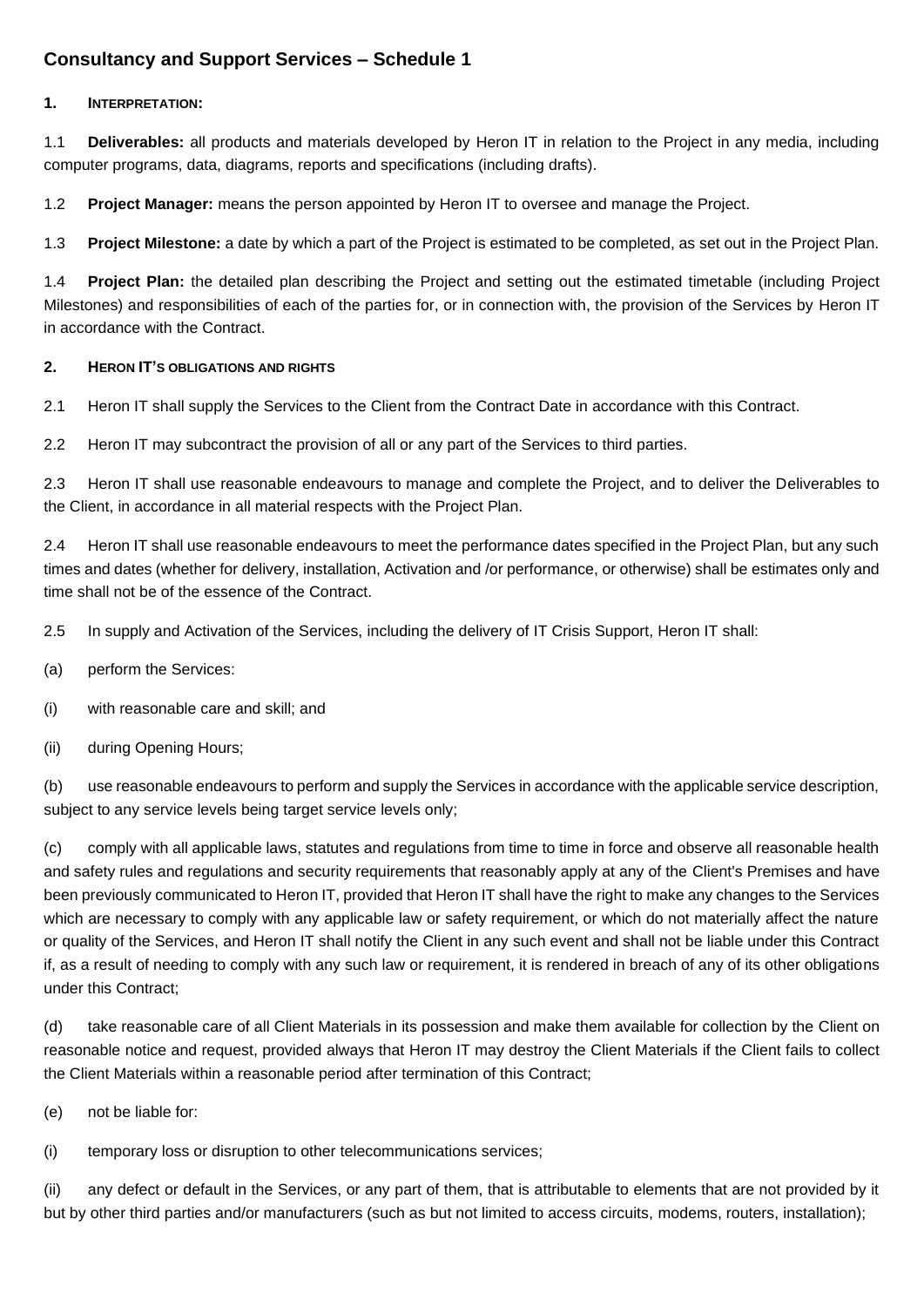(iii) on the delivery of IT Crisis Support, any further device or system errors or failures that develop, appear or become known after the commencement of Heron IT's delivery of Services, save for in the case of gross misconduct or gross negligence of Heron IT;

(iv) issues resulting from the Client's use of infrastructure (including Infrastructure as a Service (IaaS) / Platform as a Service (PaaS) / Software as a Service (SaaS)), networks, devices, internet connections, software or services where the relevant infrastructure, network, device, software or service is not included in the Managed IT Environment;

(v) the failure or poor performance of the Client's power source and/or power supply;

(vi) any changes or modifications made to the Client's operating system, environment or equipment except where made or approved by Heron IT;

(vii) device failures, where any rectification work or rebuild shall be subject to the prior agreement of Heron IT (at its sole discretion) and in such circumstances shall agree to use its reasonable endeavours (but no guarantee) to resolve such device failure. Any such work shall be quoted and invoiced to the Client separately;

(viii) the Client not acting on a recommendation from Heron IT (given in writing) that additions, changes or updates to the Managed IT Environment are required;

(ix) any virus or malware attacks, cyber security or security breaches, data protection compliance issues, nor privacy products or services;

(x) unexpected or inappropriate (in Heron IT's professional and reasonable opinion, taking into account industry best practice) or unauthorised (by Client's IT policy) software or application downloaded, saved or located on a user's device;

(xi) any new software or application downloaded, saved or located on a user's device or Client's system not advised to Heron IT in advance and on reasonable notice, unless otherwise agreed in writing by Heron IT;

(xii) any third party act, omission or circumstance which results in unavailability of all or any section of the Managed IT Environment, whether malicious or not (other than where the third party is a subcontractor engaged by Heron IT) or any unauthorised access to the Managed IT Environment; or

(xiii) a Force Majeure Event.

2.6 Heron IT shall appoint the Project Manager who shall have authority to contractually bind Heron IT on all matters relating to the Project. Heron IT shall use reasonable endeavours to ensure that the same person acts as the Project Manager throughout the Project, but may replace him or her from time to time where reasonably necessary in the interests of Heron IT's business.

#### **3. CLIENT'S OBLIGATIONS**

3.1 The Client shall:

(a) co-operate with Heron IT in all matters relating to the Project and appoint the Client's Project Manager, who shall have the authority to contractually bind the Client on matters relating to the Project;

(b) provide in a timely manner such access to the Client's premises and data, and such office accommodation and other facilities, as is requested by Heron IT;

(c) provide in a timely manner such information as Heron IT may request, and ensure that such information is accurate in all material respects; and

(d) be responsible (at its own cost) for preparing the relevant premises for the supply of the Services.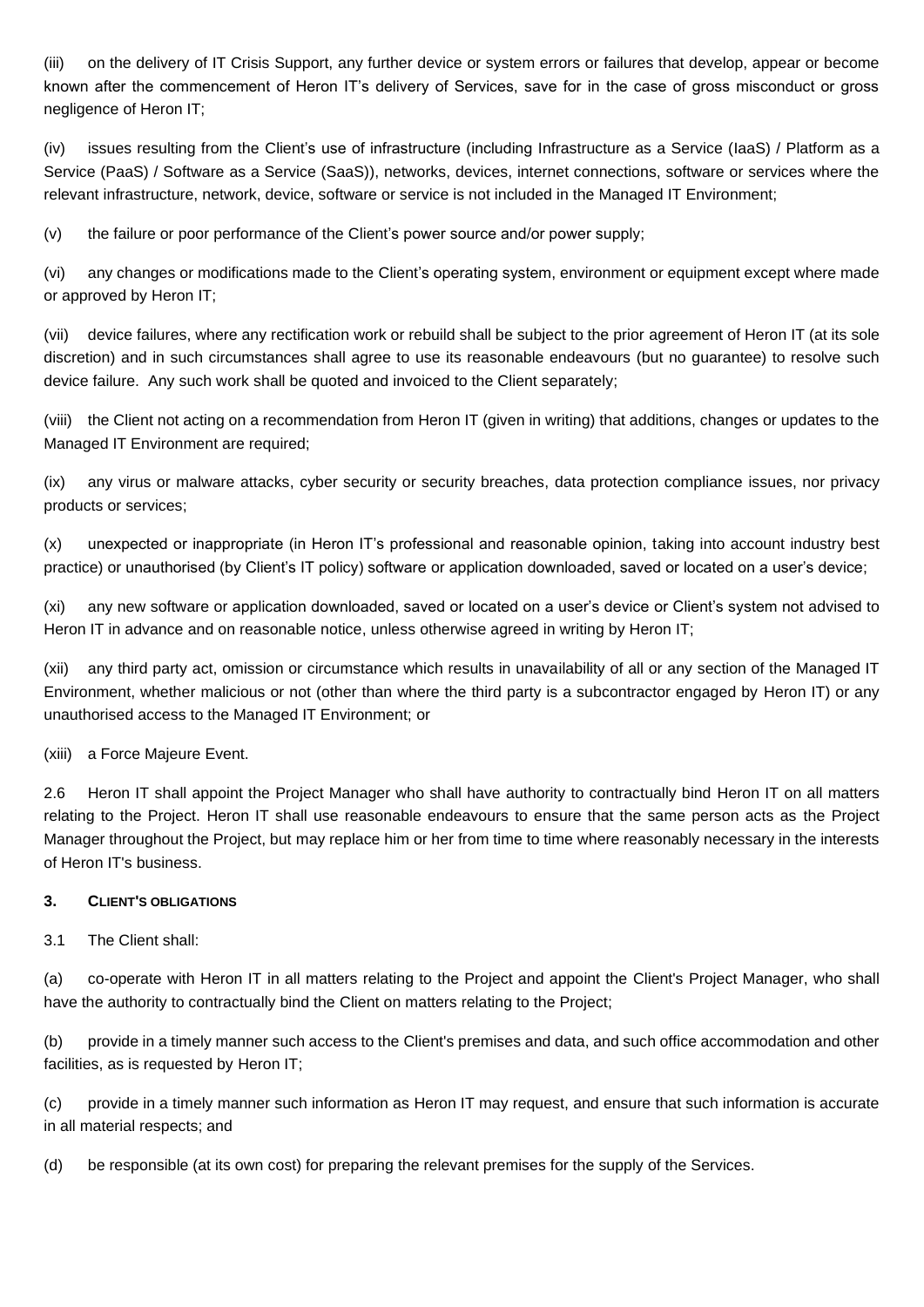#### **4. CHANGE CONTROL**

4.1 The Client's Project Manager and Heron IT's Project Manager shall meet at a reasonable agreed time, during business hours, to discuss matters relating to the Project. If either party wishes to change the scope of the Services, it shall submit details of the requested change to the other in writing.

4.2 If either party requests a change to the scope or execution of the Services, Heron IT shall, within a reasonable time, provide a written estimate to the Client of:

- (a) the likely time required to implement the change;
- (b) any variations to Heron IT's charges arising from the change;
- (c) the likely effect of the change on the Project Plan; and
- (d) any other impact of the change on the terms of the Contract.

4.3 If Heron IT requests a change to the scope of the Services, the Client shall not unreasonably withhold or delay consent to it.

4.4 If the Client wishes Heron IT to proceed with the change, the Heron IT has no obligation to do so unless and until the parties have agreed in writing on the necessary variations to its charges, the Project Plan and any other relevant terms of the Contract to take account of the change.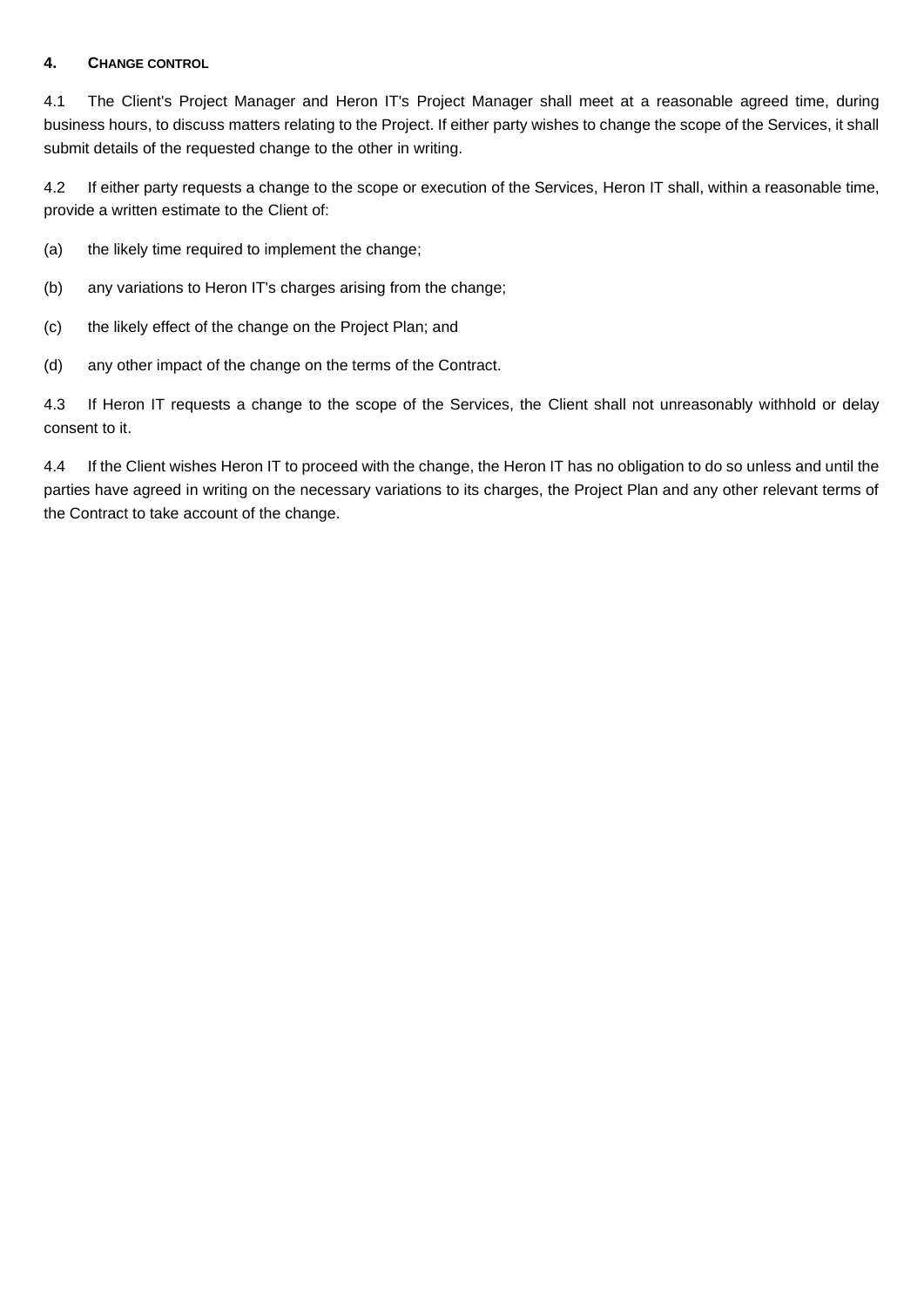## **Managed Service Bundle – Schedule 2**

A. Heron IT is an authorized reseller of certain Microsoft and Other Third Party Cloud Products and provides managed services to support its clients' use of cloud services.

B. Heron IT and the Client have agreed that Heron IT will supply the Client with the Managed Service Bundle in accordance with this Contract.

C. Microsoft Cloud Products are supplied to the Client subject to the applicable Microsoft Client Agreement, which is a direct agreement between Microsoft and the Client. Other Third Party Cloud Products are supplied to the Client subject to the applicable third party cloud agreement or terms and conditions, which is between the third party and the Client.

D. Interpretation:

**Exception Factors:** means the factors described in Paragraph 5 of this Schedule 2.

**Incident:** means an issue in respect of the Managed IT Environment or an issue that the Client is experiencing in accessing or using the Managed IT Environment.

**Managed IT Environment:** means the client's IT environment or specified part of it that is managed by Heron IT under the Managed Service, but excluding: (a) equipment that is not covered by warranty; (b) all or any part of any home networks; (c) equipment which is primarily for personal use (not for business purposes); and (e) hardware and software installed without the knowledge of Heron IT.

**System Uptime:** is a measure of system reliability, expressed as the percentage of time that a system has been working and available and is subject, at all times, to the Exception Factors.

E. This Contract includes:

#### **1. Bundled Supply – inclusions**

(Supplied in accordance with this Contract)

| Microsoft 365 and other<br><b>Microsoft Cloud Products</b> | As set out in the Order Form.                                                                                                                                                                                                                                                                                                                                                                                                                                                                                     |
|------------------------------------------------------------|-------------------------------------------------------------------------------------------------------------------------------------------------------------------------------------------------------------------------------------------------------------------------------------------------------------------------------------------------------------------------------------------------------------------------------------------------------------------------------------------------------------------|
| Additional<br>Microsoft<br>subscriptions and licenses      | The Client authorises Heron IT to purchase additional Microsoft<br>subscriptions and additional licenses for the Client:<br>- as requested in writing by Client; or<br>- following the Client's written acceptance of a quote or<br>proposal from Heron IT; or<br>- as required to provision additional users or additional<br>requirements.<br>The Client acknowledges that the Managed Service Bundle<br>will cover all additional Microsoft subscriptions and licenses<br>given that this is a bundled supply. |
| Other Third Party Cloud<br>Products (non-Microsoft)        | As set out in the Order Form.                                                                                                                                                                                                                                                                                                                                                                                                                                                                                     |
| Additional<br>third<br>party<br>subscriptions and licenses | The Client authorizes Heron IT to purchase additional third<br>party subscriptions and additional licenses for the Client:<br>- as requested in writing by Client; or<br>- following the Client's written acceptance of a quote or<br>proposal from Heron IT.                                                                                                                                                                                                                                                     |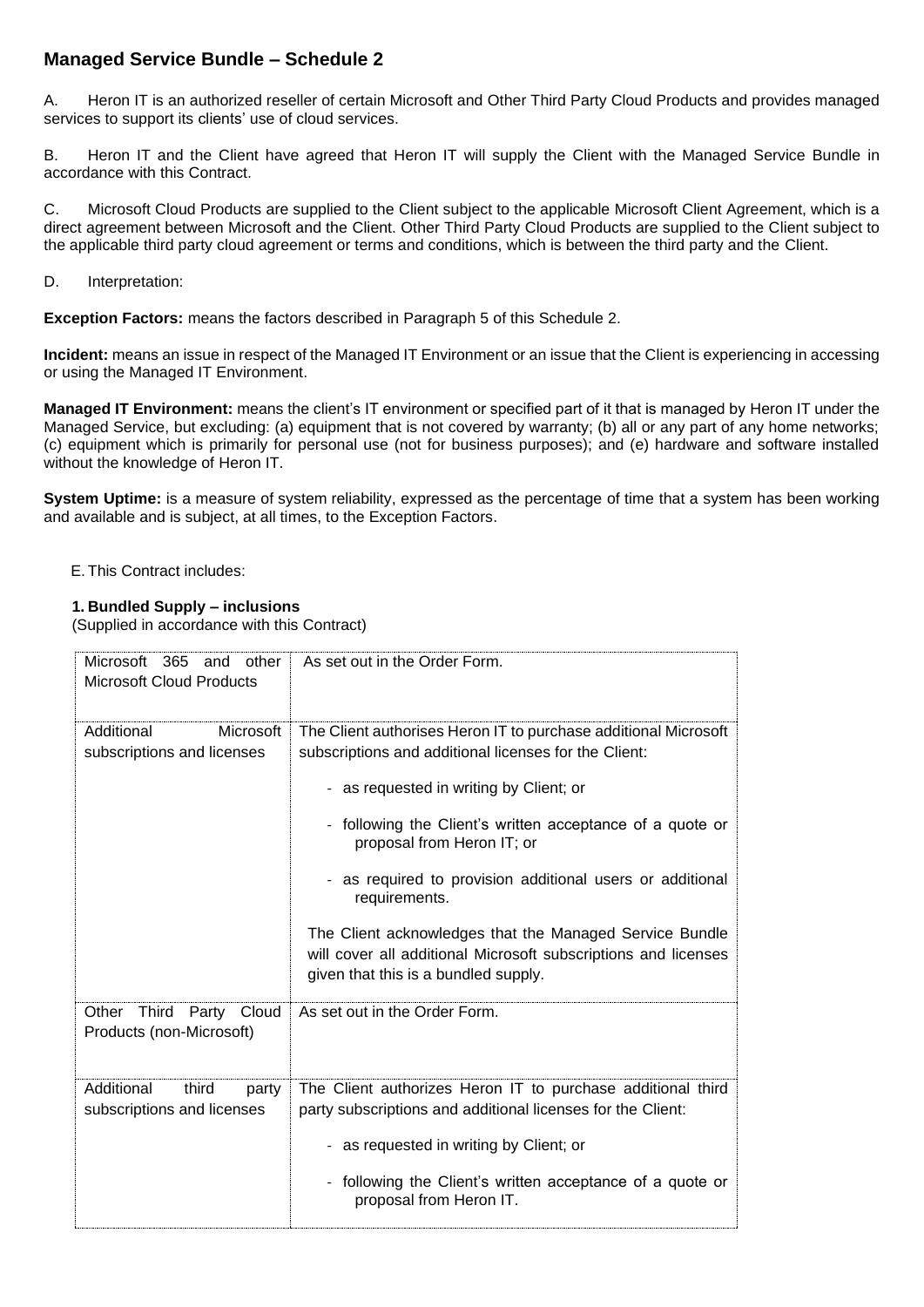|                         | The Client acknowledges that the Managed Service Bundle<br>will cover all additional third party subscriptions and licences<br>given that this is a bundled supply.                |
|-------------------------|------------------------------------------------------------------------------------------------------------------------------------------------------------------------------------|
| <b>Managed Services</b> | • IT operations management including performance<br>monitoring<br>• Application support<br>• Maintenance and Optimization<br>• Security Services<br>• Dedicated account management |
|                         | The Managed Service is extended automatically to cover<br>additional subscriptions and licenses to use other Microsoft<br>Cloud Products and Other Third Party Cloud Products.     |

## **2. Basis of supply**

A. Microsoft Cloud Products

| Basis of Supply - Microsoft<br><b>Client Agreement</b> | All Microsoft Cloud Products are supplied subject to this<br>Contract and the applicable Microsoft Client Agreement. The<br>Microsoft Client Agreement is an agreement between Microsoft<br>and the Client.<br>The<br>Microsoft<br>Client<br>Agreement<br>available<br>is<br>at<br>https://www.microsoft.com/licensing/docs/customeragreement<br>The Client acknowledges receipt of the current Microsoft Client<br>Agreement from Heron IT and by purchasing Microsoft Cloud<br>Products from Heron IT the Client confirms its acceptance of the<br>Microsoft Client Agreement, which the Client confirms it has<br>read and acknowledges its terms. If required by Heron IT, the<br>Client will confirm its acceptance of the Microsoft Client<br>Agreement in writing.<br>If Heron IT agree to or accept the<br>Microsoft Client Agreement on behalf of the Client and in<br>accordance with a request by the Client, Heron IT shall be acting<br>as agent and shall have no responsibility, obligation nor liability<br>to the Client or Microsoft, nor be a party to the Microsoft Client<br>Agreement. |
|--------------------------------------------------------|--------------------------------------------------------------------------------------------------------------------------------------------------------------------------------------------------------------------------------------------------------------------------------------------------------------------------------------------------------------------------------------------------------------------------------------------------------------------------------------------------------------------------------------------------------------------------------------------------------------------------------------------------------------------------------------------------------------------------------------------------------------------------------------------------------------------------------------------------------------------------------------------------------------------------------------------------------------------------------------------------------------------------------------------------------------------------------------------------------------|
|                                                        | The Client acknowledges that Heron IT is not permitted to revise<br>the Microsoft Client Agreement in any way.                                                                                                                                                                                                                                                                                                                                                                                                                                                                                                                                                                                                                                                                                                                                                                                                                                                                                                                                                                                               |
| <b>Subscription Renewals</b>                           | If Microsoft updates the Microsoft Client Agreement the Client<br>must accept the new Microsoft Client Agreement at or before<br>renewal of their subscription. The updated Microsoft Client<br>Agreement (if any) will be made available to the Client prior to<br>the subscription renewal and by permitting the subscription to<br>renew, the Client is deemed to have accepted the updated<br>Microsoft Client Agreement.                                                                                                                                                                                                                                                                                                                                                                                                                                                                                                                                                                                                                                                                                |

## B. Other Third Party Cloud Products

| Basis of   | (non- Supplied subject to the applicable third party cloud agreement |  |                                                                                                                                                                             |
|------------|----------------------------------------------------------------------|--|-----------------------------------------------------------------------------------------------------------------------------------------------------------------------------|
| supply     | or terms and conditions, which applies between the third party       |  |                                                                                                                                                                             |
| Microsoft) | and the Client.                                                      |  |                                                                                                                                                                             |
|            |                                                                      |  | The relevant third party cloud agreements or terms and<br>conditions shall be made available to the Client and by<br>purchasing Other Third Party Cloud Products the Client |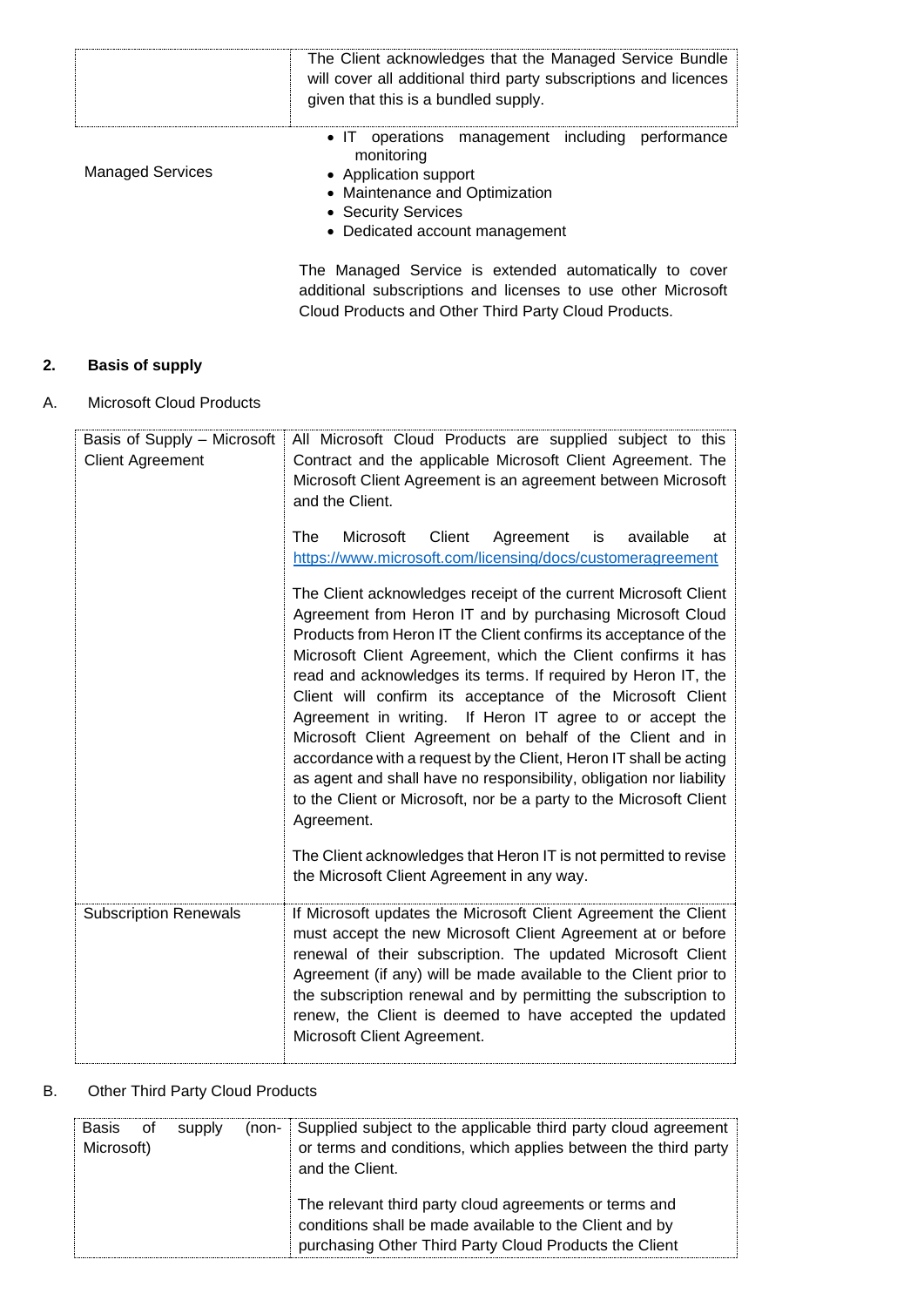| confirms its acceptance of the relevant third party cloud<br>agreements or terms and conditions, which the Client confirms<br>it has read and acknowledges its terms. If required by Heron<br>IT, the Client will confirm its acceptance of the relevant third<br>party cloud agreements or terms and conditions in writing.                                                                   |
|------------------------------------------------------------------------------------------------------------------------------------------------------------------------------------------------------------------------------------------------------------------------------------------------------------------------------------------------------------------------------------------------|
| If Heron IT agree to or accept a third party cloud agreement or<br>terms and conditions on behalf of the Client and in accordance<br>with a request by the Client, Heron IT shall be acting as agent<br>and shall have no responsibility, obligation nor liability to the<br>Client or the third party, nor be a party to the relevant third<br>party cloud agreement or terms and conditions. |

## **3. Pricing and payment**

| Pricing                 | As set out in the Order Form.                                                                                                                                                                                                                                                                                                                              |
|-------------------------|------------------------------------------------------------------------------------------------------------------------------------------------------------------------------------------------------------------------------------------------------------------------------------------------------------------------------------------------------------|
| Price increases<br>Term | Pricing may be increased by Heron IT for the next renewal<br>term, on 30 days written notice in writing to the Client, or on<br>written notification at any time if pricing of Microsoft Cloud<br>Products and Other Third Party Cloud Products is increased<br>(or the basis of pricing is changed) by Microsoft or the relevant<br>third party supplier. |
|                         | Pricing will increase in line with increases in the number of<br>subscriptions and licenses included in the Managed IT<br>Environment and any other changes to the Managed IT<br>Environment.                                                                                                                                                              |

| Term: | Initial term 12 months from the Commencement Date.                                                                                                                                                                                                                                                                                                                      |
|-------|-------------------------------------------------------------------------------------------------------------------------------------------------------------------------------------------------------------------------------------------------------------------------------------------------------------------------------------------------------------------------|
|       | On expiration of the initial term or any subsequent renewal term,<br>this Contract will automatically renew for the renewal term unless<br>a party provides 30 days written notice to the other party that it<br>does not wish the Agreement to renew in which case the<br>Agreement will terminate on expiration of the initial term or<br>renewal term as applicable. |

## **Service requests**

**4. Term** 

The Client may make service requests in respect of any Incident.

| <b>Service request logging</b><br>procedure | Email to support@heronit.co.uk                                |
|---------------------------------------------|---------------------------------------------------------------|
|                                             | Telephone call to 01473 350444                                |
|                                             |                                                               |
| <b>Telephone request hours</b>              | 9am to 5.30 Monday to Friday excluding Public Holidays        |
|                                             |                                                               |
| <b>Client obligations</b>                   | Accurate description of issue and number of workers affected. |
|                                             |                                                               |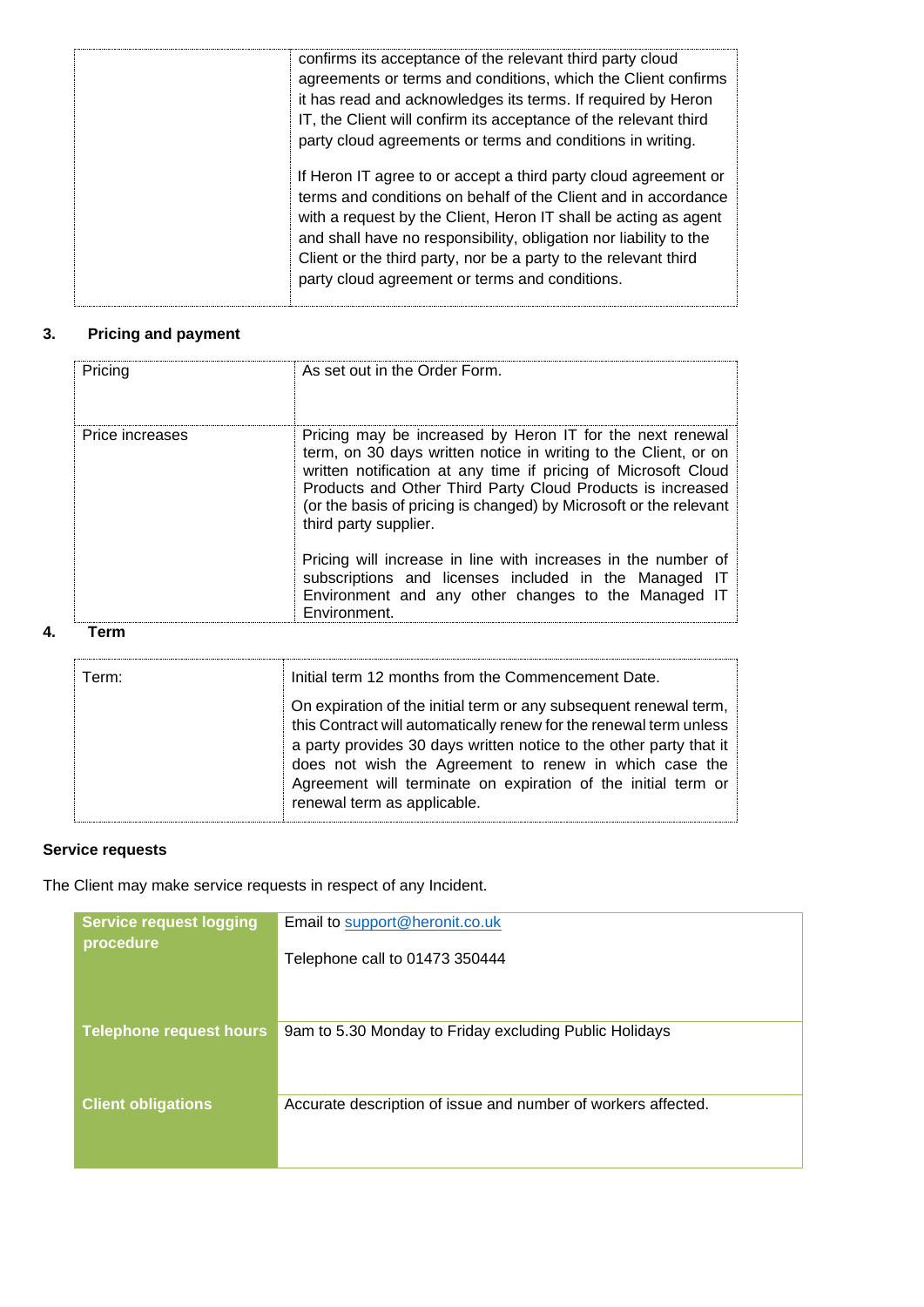#### **1 Scope of Agreement**

- 1.1 Heron IT will provide the Managed Service Bundle to the Client:
- (a) with reasonable skill and care; and
- (b) in accordance with:
- i. this Contract;
- ii. currently accepted principles and practices applicable to the provision of the Managed Service;
- iii. all applicable laws; and
- iv. the reasonable instructions of the Client.

#### **2 Change Control**

2.1 Changes to the Managed IT Environment automatically include all additional Cloud Products purchased under this Contract following the Commencement Date.

2.2 Changes to the Managed IT Environment will be controlled by email or other written communication between the parties. Where a change to the Managed IT Environment requires a change to the pricing for the Managed Service, that pricing change will be notified by Heron IT to the Client in writing and will be implemented and charged to the Client accordingly unless the Client notifies Heron IT within 5 Business Days following the notification being issued to the Client.

#### **3 Out of scope**

3.1 Where services that are out of scope or expressly excluded from Managed Services, then should they be provided by Heron IT (solely at its own discretion), the services will be charged at Heron IT's standard hourly rates.

#### **4 Client responsibilities**

- 4.1 The Client is responsible for:
- (a) Maintaining secure and private passwords; and
- (b) Physical security and safety of working environment.

#### **5 Exception Factors**

5.1 Heron IT has no obligation to address or remedy an Incident and shall take no responsibility for any assessment or agreed target System Uptime where the Incident has arisen due to any of the following Exception Factors:

(a) issues resulting from the Client's use of infrastructure (including IaaS/PaaS), networks, devices, internet connections, software or services where the relevant infrastructure, network, device, software or service is not included in the Managed IT Environment;

(b) the failure or poor performance of the Client's power source and/or power supply;

(c) any changes or modifications made to the Client's operating system, environment or equipment except where made or approved by Heron IT;

(d) device failures, where any rectification work or rebuild shall be subject to the prior agreement of Heron IT (at its sole discretion) and in such circumstances shall agree to use its reasonable endeavours (but no guarantee) to resolve such device failure. Any such work shall be quoted and invoiced to the Client separately;

(e) the Client not acting on a recommendation from Heron IT (given in writing) that additions, changes or updates to the Managed IT Environment are required in order for the System Uptime continue to be met;

(f) any virus or malware attacks, cyber security or security breaches, data protection compliance issues, nor privacy products or services;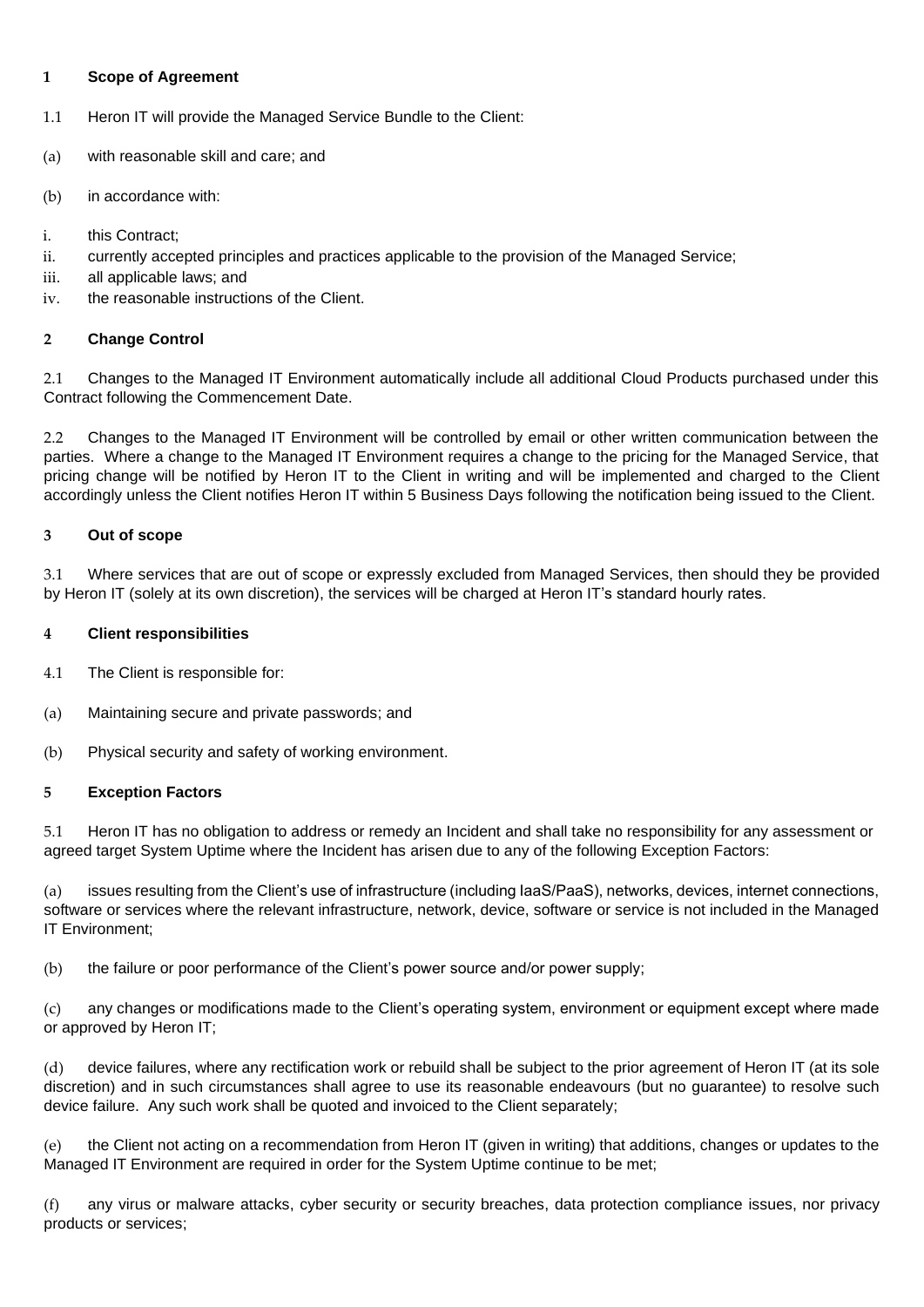(g) and absence of antivirus, antimalware or cyber security products, services, applications, software or programmes that are known of by Heron IT and available, but which Heron IT has not recommended, provided to the Client or added to the Managed IT Environment;

(h) unexpected or inappropriate (in Heron IT's professional and reasonable opinion, taking into account industry best practice) or unauthorised (by Client's IT policy) software or application downloaded, saved or located on a user's device;

(i) any new software or application downloaded, saved or located on a user's device or Client's system not advised to Heron IT in advance and on reasonable notice, unless otherwise agreed in writing by Heron IT;

(j) any third party act, omission or circumstance which results in unavailability of all or any section of the Managed IT Environment, whether malicious or not (other than where the third party is a subcontractor engaged by Heron IT) or any unauthorised access to the Managed IT Environment;

(k) in respect of System Uptime, any time period for which restoration, backup and maintenance functions will be performed;

(l) in respect of System Uptime, during planned maintenance: Planned maintenance is maintenance on all or any part of the Managed IT Environment for which Heron IT provides a minimum of one weeks' notice in writing to the Client. To be scheduled at times to minimize impact to the Client; or

(m) a Force Majeure Event.

#### **6 Microsoft Client Account**

6.1 For the purposes of this Contract, the Client is responsible for all activity in any Microsoft portal customer account between the Client and Microsoft, including without limitation, all subscriptions and licenses of Microsoft Cloud Products.

6.2 Heron IT has no obligation, under this Contract, to supervise or in any way monitor the Client's requests for subscriptions or additional licenses to Microsoft Cloud Products, or the suitability of the Client's subscriptions.

#### **7 Microsoft Cloud Products - Administrator Access**

7.1 The Client acknowledges and agrees that:

(a) once this Contract is signed by both parties, the Client will receive a link from Heron IT at which the Client will confirm Heron IT as being its supplier of the Microsoft Cloud Products (unless this has already occurred);

(b) Heron IT and the Distributor will (following confirmation by the Client under (a) above, unless this has already occurred):

i. be the primary administrator of the Microsoft Cloud Products for the Client for the term of this Contract; and

ii. have administrative privileges and access to Client Data;

(c) the Client may at any time request additional administrator privileges from Heron IT; and

(d) the Client can, at its sole discretion and at any time during the term of this Contract, terminate Heron IT's and the Distributor's administrative privileges. The Client appoints Heron IT and the Distributor as its agent for the purposes of interfacing with and providing instructions to Microsoft for the purposes of this Contract.

#### **8 Subscriptions to Microsoft Cloud Products**

8.1 Nothing in this Contract alters the rights and obligations of the Client or Microsoft under any agreement between Microsoft and the Client (**Microsoft Cloud Agreement**) which is accepted by the Client in respect of all Microsoft Cloud Products.

8.2 The Client acknowledges and agrees that Microsoft may send direct communications to the Client related to the terms of the Microsoft Cloud Agreement or the operation or delivery of the Microsoft Cloud Products.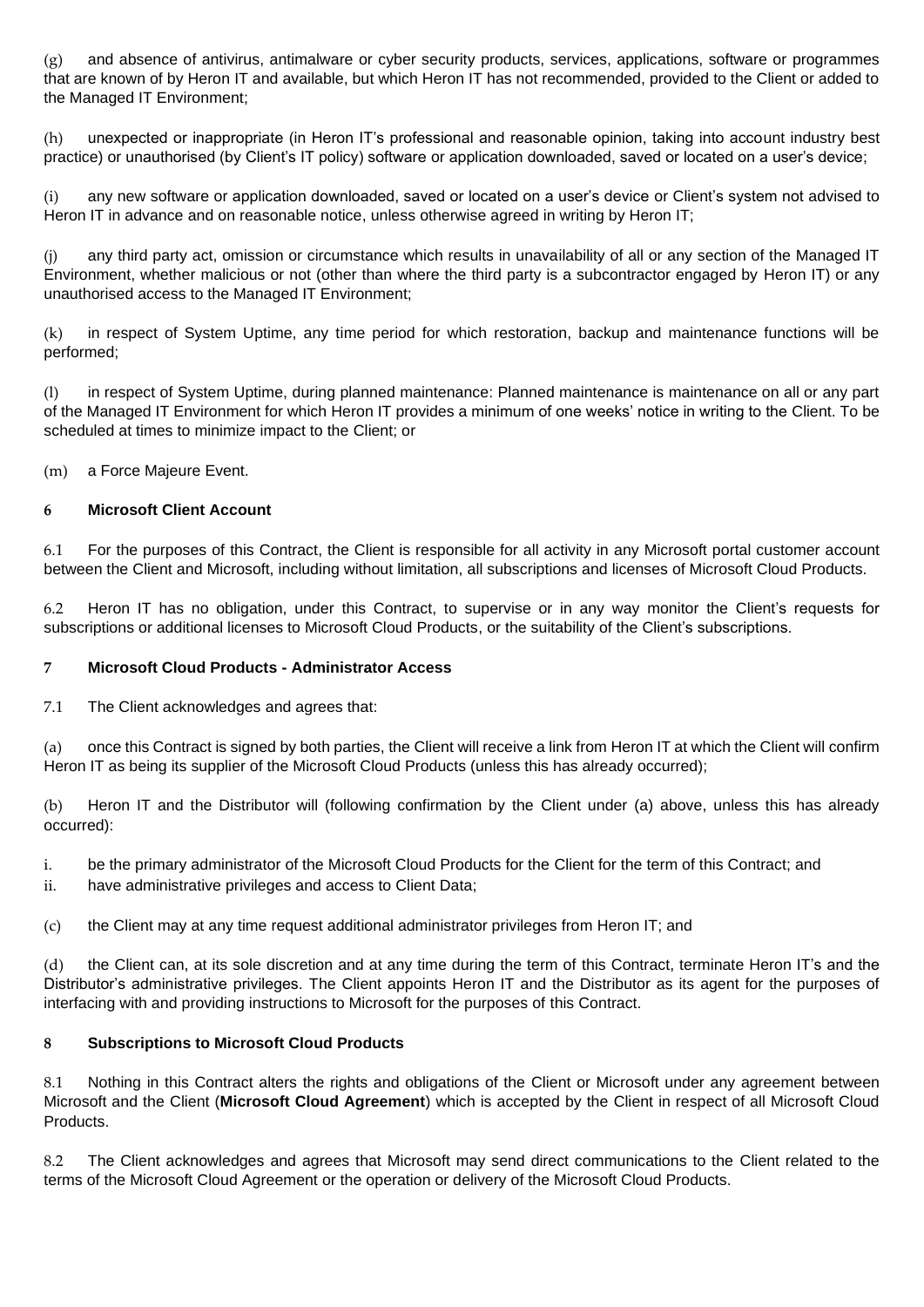#### **9 Support for Microsoft Cloud Products**

9.1 Heron IT is the Client's point of contact for the Client for all operational and technical support questions related to the Microsoft Cloud Products. Heron IT's support policies, support hours, incident response time and service levels are as described in this Contract.

9.2 If the Client considers that it has a claim under the Microsoft Cloud Agreement (being the service level commitments made by Microsoft to the Client in respect of the Microsoft Cloud Products), the Client must notify Heron IT in order for the matter to be escalated to and reviewed by Microsoft.

9.3 The Client acknowledges that Heron IT cannot remedy, and has no obligation to seek to remedy, any defect or purported defect in the Microsoft Cloud Products that may be identified by the Client and that the remedy (if any) that the Client may have in relation to such defects is contained in and subject to the Client's applicable Microsoft Cloud Agreement.

#### **10 Adjustments to Cloud Product subscriptions**

10.1 The Client may increase its subscriptions to Cloud Products during the term of this Contract by requesting Heron IT to make an adjustment (or where applicable by making an adjustment itself). These adjustments will result in increased subscription costs and so an increase in the bundled price payable under this Contract.

#### **11 Pricing and payment**

11.1 Where specified in this Contract, Heron IT may charge at its standard hourly rates for any additional services provided, which are outside of the Managed Service Bundle.

#### **12 Warranty position for Microsoft Cloud Products**

12.1 Heron IT will use reasonable endeavors to assist the Client to deal with Microsoft on any warranty claims in respect of the Microsoft Cloud Products, whether under the Microsoft Cloud Agreement or otherwise.

12.2 Subject to Paragraph 10 and Paragraph 13.1 of this Schedule 2, Heron IT has no obligations in respect of defects, support requirements or otherwise for the Microsoft Cloud Products including without limitation that in the event of any defect or failure of the Microsoft Cloud Products. Heron IT has no obligation to provide any interim hardware, software, other equipment or remedial service.

#### **13 Warranty by Heron IT**

13.1 Heron IT warrants that the Managed Service will be provided with due care and skill by people that have the requisite skills, expertise and competency.

13.2 With the exception of the warranty given under Paragraph 13.1 of this Schedule 2, all warranties, terms and conditions (including without limitation, warranties and conditions as to fitness for purpose and merchantability), whether express or implied by statute, common law or otherwise are excluded to the extent permitted by law.

#### **14 Consequences of termination**

14.1 On termination of a subscription for Microsoft Cloud Products, the Client will have 30 days to migrate any Client Data to either a new subscription or some other service.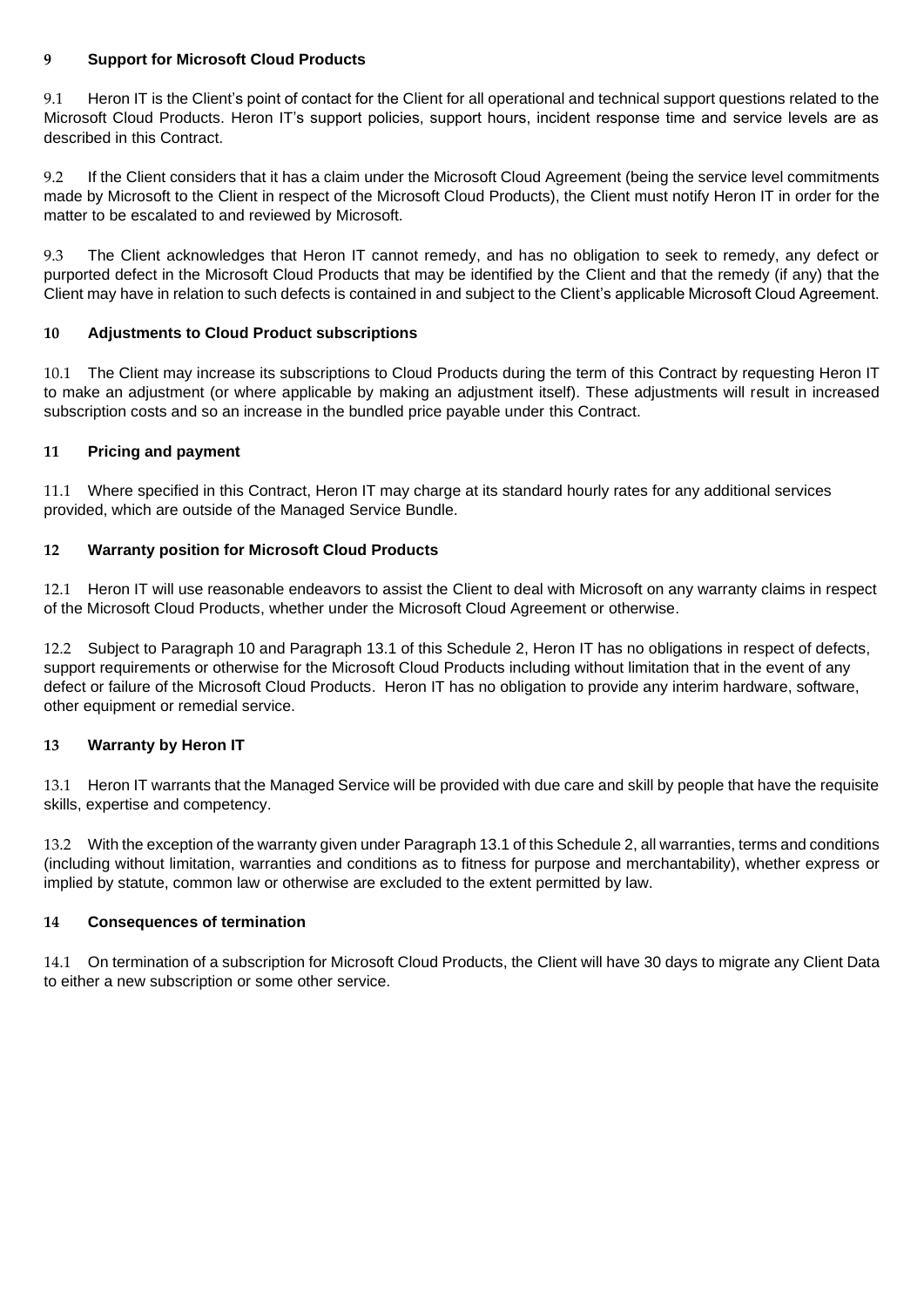## **Equipment and Software Sales – Schedule 3**

#### A. **Definitions and Interpretation**

A.1 The following are the standard terms and conditions under which Heron IT sells computer hardware, licences computer software and supplies related services. These Terms and Conditions shall, unless otherwise expressly stated in writing, apply to the subject matter of any agreement in respect thereof.

In these Terms and Conditions, unless the context otherwise requires, the following expressions have the following meanings:

| "Acceptance Certificate" | means a document to be used in conjunction with the supply of<br>Equipment to be signed by the Client on delivery indicating<br>their acceptance of that delivery; and |
|--------------------------|------------------------------------------------------------------------------------------------------------------------------------------------------------------------|
| "Supplier"               | means any supplier of Equipment or Services to Heron IT.                                                                                                               |

#### B. **Equipment Specifications**

B.1 Heron IT shall use reasonable endeavours to advise the Client of variations to Equipment specifications following formal notification to Heron IT of such variations by Heron IT.

B.2 Where changes to Equipment specifications significantly alter the price or fitness for purpose of the Equipment Heron IT and the Client shall agree upon such changes in writing or arrange for the supply of alternative Equipment.

B.3 Changes to Equipment specifications shall not provide grounds for cancellation of Client orders unless such cancellation is agreed to in writing by Heron IT and the Client.

#### C. **Hardware and Software Equipment**

C.1 Equipment shall be supplied by Heron IT on the terms and conditions of use for such Equipment as defined by Heron ITs at the time of delivery.

C.2 Heron IT gives no warranty to the Client in respect of Equipment that is purchased by Heron IT from a Supplier for resale to the Client but shall take reasonable steps to assist Client in pursuing warranty claims against the relevant Supplier.

C.3 Unless otherwise specified in the Contract, Heron IT shall only deliver non-modifiable and executable run-time versions of Software.

C.4 The Client must comply with the terms of Heron IT's software licenses.

#### D. **Delivery and Acceptance**

D.1 Unless it is agreed otherwise delivery shall be to the Client's address as specified in the Contract.

D.2 Heron IT shall not be liable for any shortfalls in delivery or variation from Equipment specification on delivery unless a claim in writing is made by the Client within three (3) Business Days of delivery.

In circumstances where Heron IT has attempted to physically deliver Equipment to the Client and the Client is unable or unwilling to accept such delivery, the Client will be charged for the cost of the failed delivery in addition to any and all subsequent attempts. If the Client is unable to accept delivery, a new date shall be set by mutual agreement of the parties. If the Client is unwilling to accept delivery, the parties shall seek to vary the Contract as appropriate by mutual agreement.

D.4 Where the necessity for such has been agreed in advance and not otherwise the Client shall sign Heron IT's Acceptance Certificate stating on signature any defects or exclusions.

D.5 Acceptance of a delivery requiring an Acceptance Certificate is deemed to occur on the signing of the Certificate on the date of delivery, which date shall be recorded on the Certificate.

D.6 Heron IT shall on the signing of the Acceptance Certificate be entitled to invoice the Client.

D.7 If, as a result of defects or exclusions in a delivery of Equipment or the provision of Services, the Client does not sign a required Acceptance Certificate, further work may be agreed between the parties to remedy such defects. Heron IT shall use all reasonable endeavours to undertake such work without delay.

D.8 If, as a result of defects or exclusions in a delivery of Equipment or the provision of Services, the Client does not sign a required Acceptance Certificate and subsequently uses the Hardware or Software or the results of Services provided without prior Contract as to any remedial work on the part of Heron IT then the Client is deemed to have accepted the same.

D.9 Unless previous arrangements have been made for collection of the Goods by or on behalf of the Client Heron IT will arrange for transportation and delivery of the Goods at Heron IT's risk or at the carrier's risk to the Client's normal place of business which unless otherwise stated shall be free of charge. Where delivery is to a place other than the Client's normal business address then Heron IT will normally charge for delivery. Upon receipt of notice of collection Heron IT will make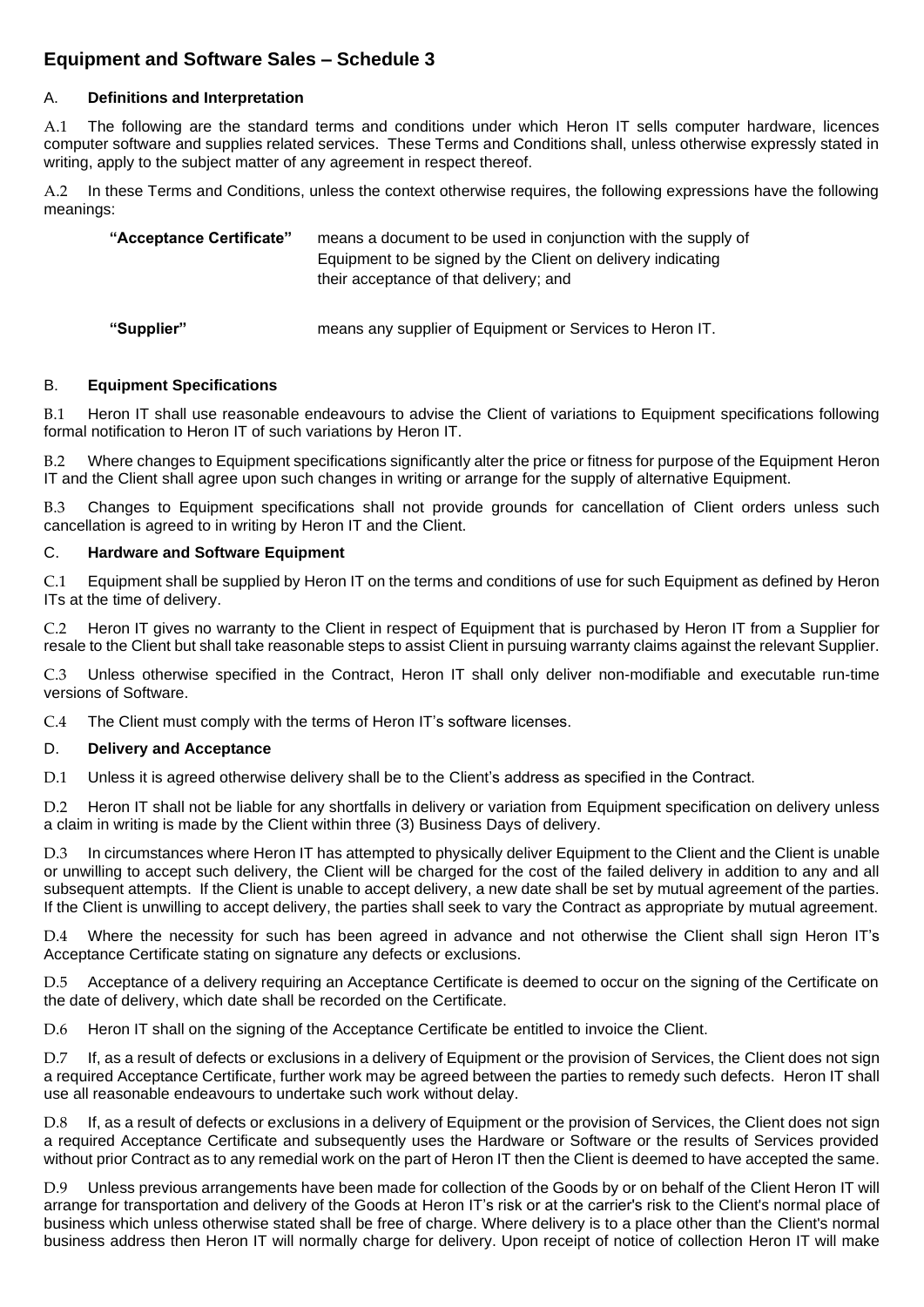the Goods available for collection by the Client and his carrier as specified in such notice. Risk or loss or damage of any kind to the Goods shall pass Ex-Works to the Client upon delivery to or to a carrier on behalf of the Client.

D.10 Heron IT will use reasonable commercial endeavours to supply the Goods by any time or date agreed with the Client but time of delivery or collection as the case maybe shall not be of the essence of any contract for the supply of Goods. Any date specified in a Quotation for delivery or collection is approximate only and in the event of Heron IT's failure to supply and deliver or make available for collection the Goods on or before such date for any reason Heron IT shall not be liable for any loss or damage suffered by the Client as a result nor shall this constitute a breach or repudiation of the Contract

D.11 Heron IT shall at its sole discretion be entitled to supply the Goods by instalments and to make available the Goods for delivery or collection as the case may be in such instalments. Each instalment shall be deemed to be the subject of a separate contract and in particular delay in supply of an instalment shall not affect the balance of the Contract in question nor entitle the Client to terminate the same.

D.12 In relation to goods other than business machines and business network systems the Client shall examine the Goods forthwith following delivery or collection of the Goods as the case may 6e and within 48 hours thereof the Client shall notify Heron IT in writing of any defects in the Goods together with details of the defects and shall notify Heron IT of any short or over delivery. The Client shall permit all such defective Goods to be inspected by Heron IT. In the absence of the receipt of such notice by Heron IT it shall be discharged from all responsibility and liability in respect of all defects which have occurred during transportation.

D.13 In relation to business machines and business network systems Heron IT shall test the Goods at its premises before supply to the Client. In addition Heron IT shall test the Goods at the Client's premises after installation. Unless otherwise agreed in writing the testing of the Goods shall be at no charge to the Client.

D.14 Heron IT shall at its sole discretion be entitled to charge the Client for installation of Goods at the Client's premises.

D.15 The Client shall prepare the area of installation for the goods and provide access to the location and to any services or facilities that maybe required to install the Goods. Where the same has not been prepared or provided or Heron IT is prevented from carrying out installation at the pre-arranged date and time through no fault of Heron IT, Heron IT shall be entitled to charge for same.

#### E. **Warranty**

E.1 Subject to these Terms and Conditions and in respect of Equipment which is directly produced by Heron IT or Services provided directly by Heron IT, the only warranty given by Heron IT to the Client is that Heron IT shall in accordance with normally accepted professional standards make good as quickly as is reasonably possible and at its own expense any defects identified on any relevant Acceptance Certificate or which develops during a period of five (5) Business Days after delivery of the Equipment or performance of the Services.

E.2 Heron IT does not warrant that the Equipment are free from minor errors not materially affecting performance. Such errors shall not be rectified in the absence of a prior written agreement to the contrary.

E.3 The undertaking given in this Paragraph shall not apply if the Equipment has been altered by any party other than Heron IT or has been operated or run on any platform or in any environment inappropriate for the Equipment.

#### F. **Inspection and testing of Equipment**

F.1 Heron IT shall:

F.1.1 test and inspect the Equipment on delivery to ensure that it complies with the requirements of the Contract; and

F.1.2 if so requested by the Client, give the Client reasonable advance notice of such tests (which the Client shall be entitled to attend).

#### G. **Return of Equipment**

G.1 The return of Equipment shall be at the sole discretion of Heron IT but in any circumstance where Heron IT agrees to accept return of Equipment for any reason then the Client shall:

G.1.1 advise Heron IT within three (3) Business Days from the date of delivery of Equipment by Heron IT of the reason(s) for the return of Equipment;

G.1.2 obtain a returns advice from Heron IT prior to any return of Equipment;

G.1.3 complete and return to Heron IT the returns advice to arrive at Heron IT within three (3) Business Days from the date of delivery of Equipment by Heron IT;

G.1.4 properly pack the Equipment in the original packing where possible and include a detailed packing list;

G.1.5 return the Equipment in the condition in which they were received to arrive at Heron IT within five (5) Business Days from the date of delivery of Equipment by Heron IT;

G.1.6 take no action to effect any warranties that may cover the Equipment; and

G.1.7 retain all original manufacturer's packaging and return this to Heron IT intact and sealed with the Equipment.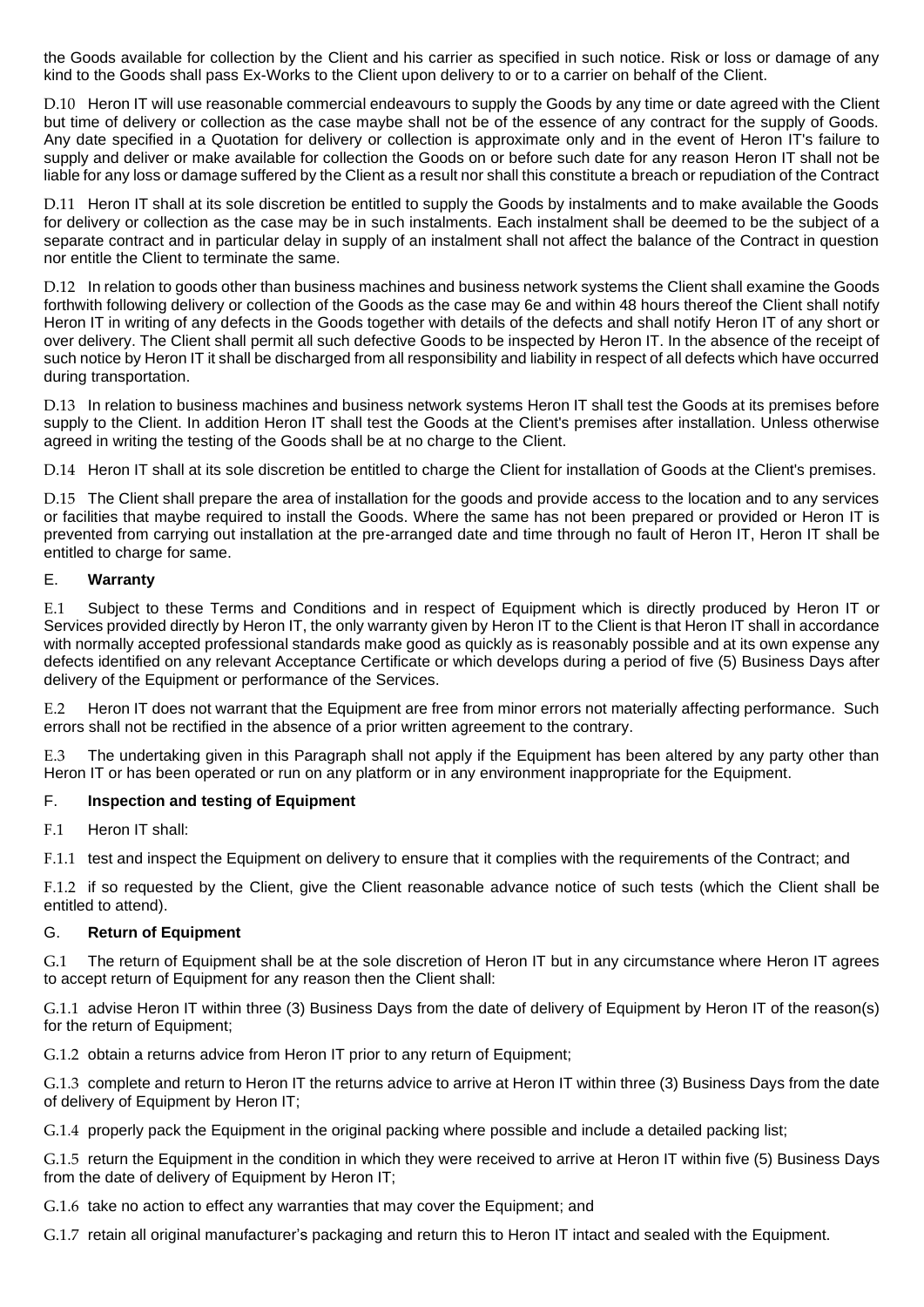G.2 Heron IT shall be entitled to levy to the Client a reasonable administration charge amounting to no more than the cost of return delivery and the staff time spent on handling the return in respect of return of Equipment and the Client shall pay the same to Heron IT within ten (10) Business Days of invoice.

#### H. **Title and Risk**

H.1 Risk of loss or damage in respect of any tangible item shall pass to the Client on delivery or collection of the item by the Client or his agent.

H.2 The legal and beneficial ownership of Equipment and/or associated material supplied as part of Equipment and/or Services shall remain with Heron IT until payment in full in respect of all such Equipment and associated material supplied as part of Equipment and/or Services has been received by Heron IT in accordance with the terms of the Contract.

H.3 Until such payment is received in full Heron IT may without prejudice to any of its rights recover or resell any of the Equipment and/or associated material and may enter upon the Client's premises by its servants or agents for that purpose.

H.4 Where a licence shall be granted by a Supplier and/or Heron IT to the Client then the Client shall not have the benefit of the licence until payment in full has been received by Heron IT.

#### I. **Payment**

I.1 The time stipulated for payment shall be of the essence of the Contract and failure to pay within the period specified shall, in the absence of a written explanation from the Client that has been duly accepted by Heron IT, render the Client in material breach of the Contract.

I.2 Invoices shall be paid by the Client in full and in cleared funds within the number of Business Days of the invoice date set out in the Order Form;

I.3 If payment of any invoice is otherwise due it shall become automatically due immediately on the commencement of any act or proceeding in which the Client's solvency is involved.

#### J. **Client's Obligations**

J.1 During the continuance of the Contract the Client shall:

J.1.1 provide, free of charge, reasonable usage of machine time, communications, stationery, media, suitable working accommodation and access deemed necessary by Heron IT to fulfil the Contract and shall provide an appropriate environment or platform to enable Heron IT to provide the Services or test run any Equipment and, in particular, the Client warrants to Heron IT that the Client shall provide and environment capable of receiving the Services or Equipment;

J.1.2 furnish Heron IT promptly upon receipt of a request such information as Heron IT may reasonably require for the provision of the Services;

J.1.3 nominate prior to the provision of any of the Services under the Contract an authorised representative to be its prime point of contact with Heron IT during the continuance of the Contract;

J.1.4 ensure the accuracy and validity of all data and technical information provided to Heron IT;

J.1.5 allow Heron IT reasonable access to its employees for the purpose of investigation and discussion in connection with the Contract and ensure that its employees cooperate fully with Heron IT in relation to the provision of the Services;

J.1.6 provide free and safe access to the Location as is necessary by Heron IT to comply with its obligations under the Contract; and

J.1.7 ensure that equipment provided by Heron IT for the purpose and provision of the Contract shall not be modified, changed or removed without prior written permission of Heron IT. Where such equipment is modified, changed or removed then the cost of restoring or replacing the equipment shall be recovered from the Client.

J.2 Heron IT and the Client shall indemnify each other and keep each other fully and effectively indemnified against any loss of or damage to any property or injury to or death of any persons caused by negligent act or omission, wilful misconduct or breach of contract by the other, its employees or agents.

#### K. **Performance**

K.1 Heron IT shall use its reasonable endeavours to comply with any day or dates for despatch or delivery of Equipment and for the supply of Services as stated in the Contract. Unless the Contract contains express provisions to the contrary, such dates shall constitute only statements of expectation and shall not be binding. If Heron IT, having used its reasonable endeavours fails to despatch or deliver the Equipment, or to supply or complete the Services by such date or dates whether or not binding, such failure shall not constitute a breach of the Contract. The Client shall not be entitled to treat the Contract as thereby repudiated or to rescind it or any ancillary Contract in whole or in part or claim compensation for such failure or for any consequential loss or damage resulting therefrom.

K.2 When expedited delivery is agreed to by Heron IT and the Client and necessitates overtime or other additional costs, the Client shall reimburse Heron IT for the amount of such overtime payment or other costs and shall pay the same in full and in cleared funds within the number of Business Days of the invoice date set out in the Order Form.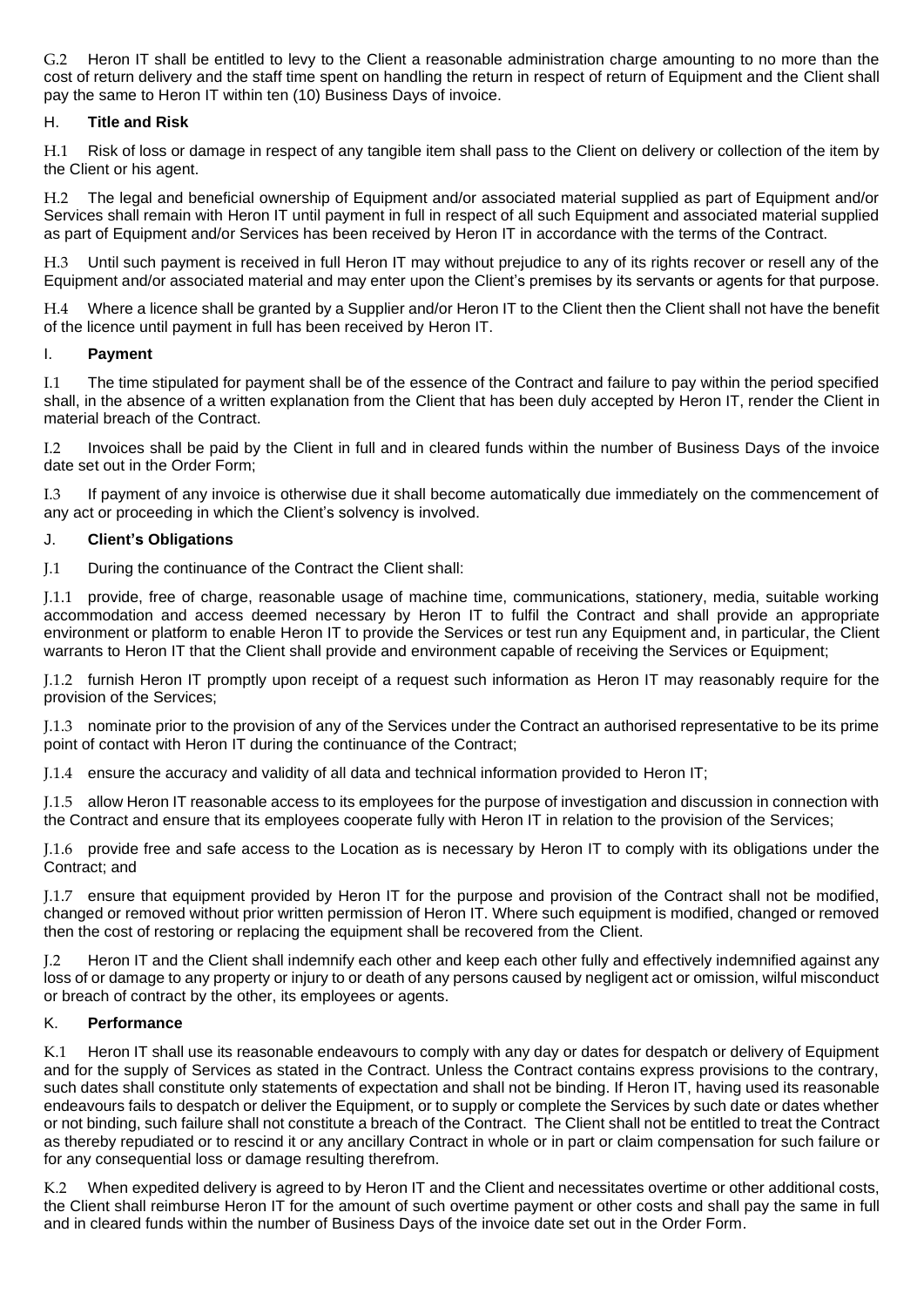K.3 If performance of the Contract is suspended at the request of or delayed through default of the Client including, but without prejudice to the generality of the foregoing, incomplete or incorrect instructions, or refusal to accept delivery of the Equipment or Services for a period of twenty (20) Business Days, Heron IT shall be entitled to payment at the then prevailing rates for the Services already performed, Equipment supplied or ordered and any other additional costs thereby incurred and the Client shall pay such sums in full and in cleared funds within the number of Business Days of the invoice date set out in the Order Form.

#### L. **Intellectual Property Indemnity**

L.1 Heron IT shall indemnify and hold the Client and its employees from and against all loss and damage and cost and expense resulting from or arising out of any threatened or actual infringement of patents, copyright, registered designs or other intellectual property rights belonging to any party provided that the Client shall:

L.1.1 notify Heron IT in writing of any allegation or infringement;

L.1.2 make no admission without Heron IT's consent; and

L.1.3 at Heron IT's request allow Heron IT to conduct and/or settle all negotiations in or prior to litigation and give Heron IT all reasonable assistance in respect thereof.